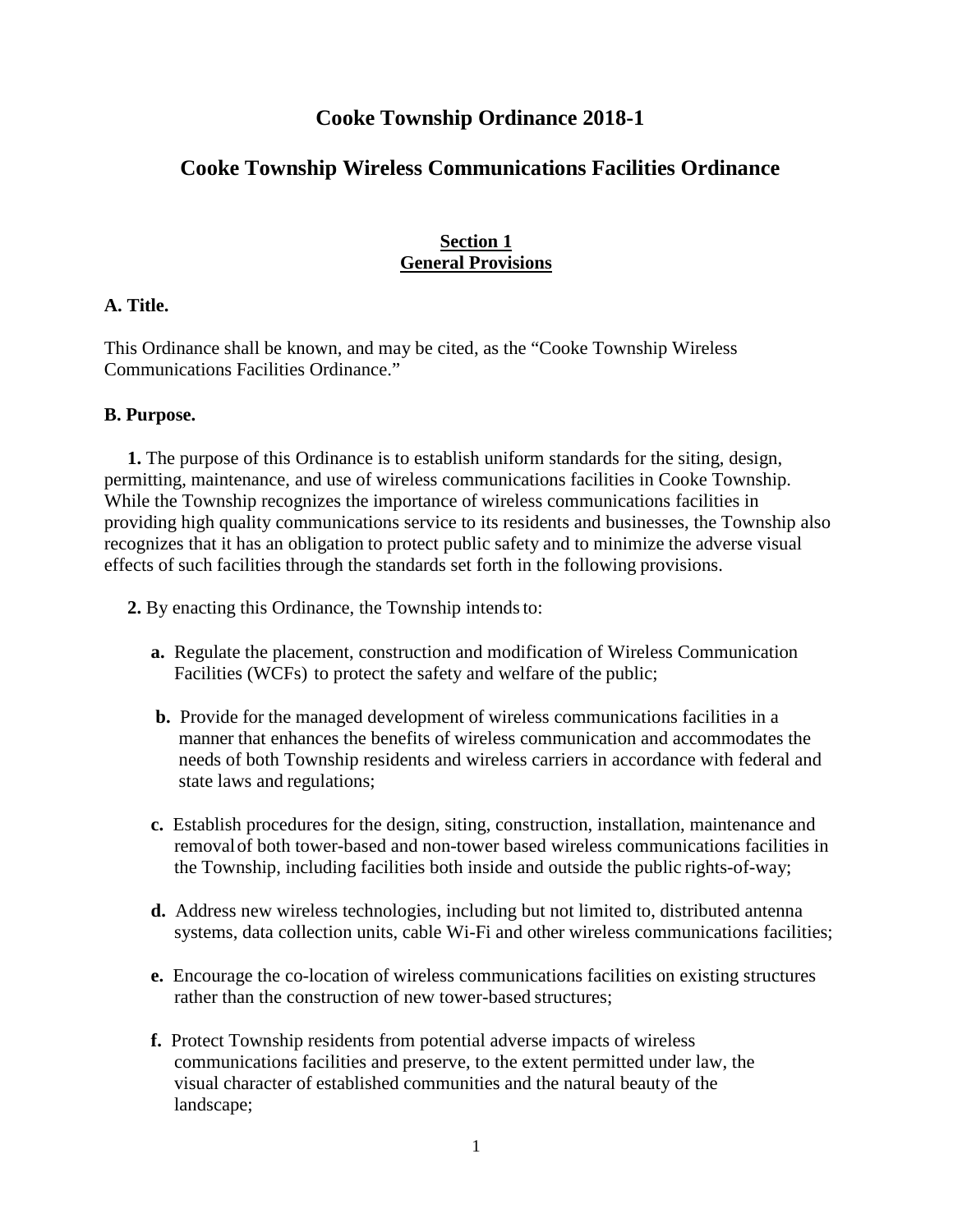- **g.** Ensure that wireless communications facilities will be removed in the event that such structures are abandoned or become obsolete and are no longer necessary; and,
- **h.** Promulgate the Township's wireless facilities regulations to incorporate changes in federal and state laws and regulations.

# **Section 2 Definitions**

**A.** *Antenna -* any system of wires, rods, discs, panels, flat panels, dishes, whips, or other similar devices used for the transmission or reception of wireless signals. An Antenna may include an omnidirectional antenna (rod), directional antenna (panel), parabolic antenna (disc) or any other wireless antenna. An Antenna shall not include Tower-Based Wireless Communications Facilities defined below. An Antenna shall not include private residence-mounted satellite dishes or television antennae or amateur radio equipment including, without limitation, ham or citizen band radio antennae.

**B.** *Co-location* - the mounting of one or more WCFs, including Antennae, on an existing Tower-Based WCF or utility or light pole.

**C.** *Commercially Reasonable -* means terms and pricing that are reasonably consistent with similar wireless facility leases and agreements within a fifty (50) mile radius of the Township.

**D.** *Distributed Antenna Systems (DAS) -* a network of spatially separated Antenna sites connected to a common source that provides wireless service within a geographic area or structure.

**E.** *Emergency* - a condition that:

- 1. constitutes a clear and immediate danger to the health, welfare, or safety of the public, or
- 2. has caused or is likely to cause facilities in the Rights-of-Way to be unusable and result in loss of the services provided.

**F.** *FCC* - Federal Communications Commission.

**G.** *Monopole* - a WCF or site which consists of a single pole structure, designed and erected on the ground or on top of a structure, to support communications Antennae and connecting appurtenances.

**H.** *Non-Tower Wireless Communications Facility (Non-Tower WCF) -* all non-tower wireless communications facilities, including but not limited to, Antennae and related equipment. Non-Tower WCF shall not include support structures for Antennae and related equipment.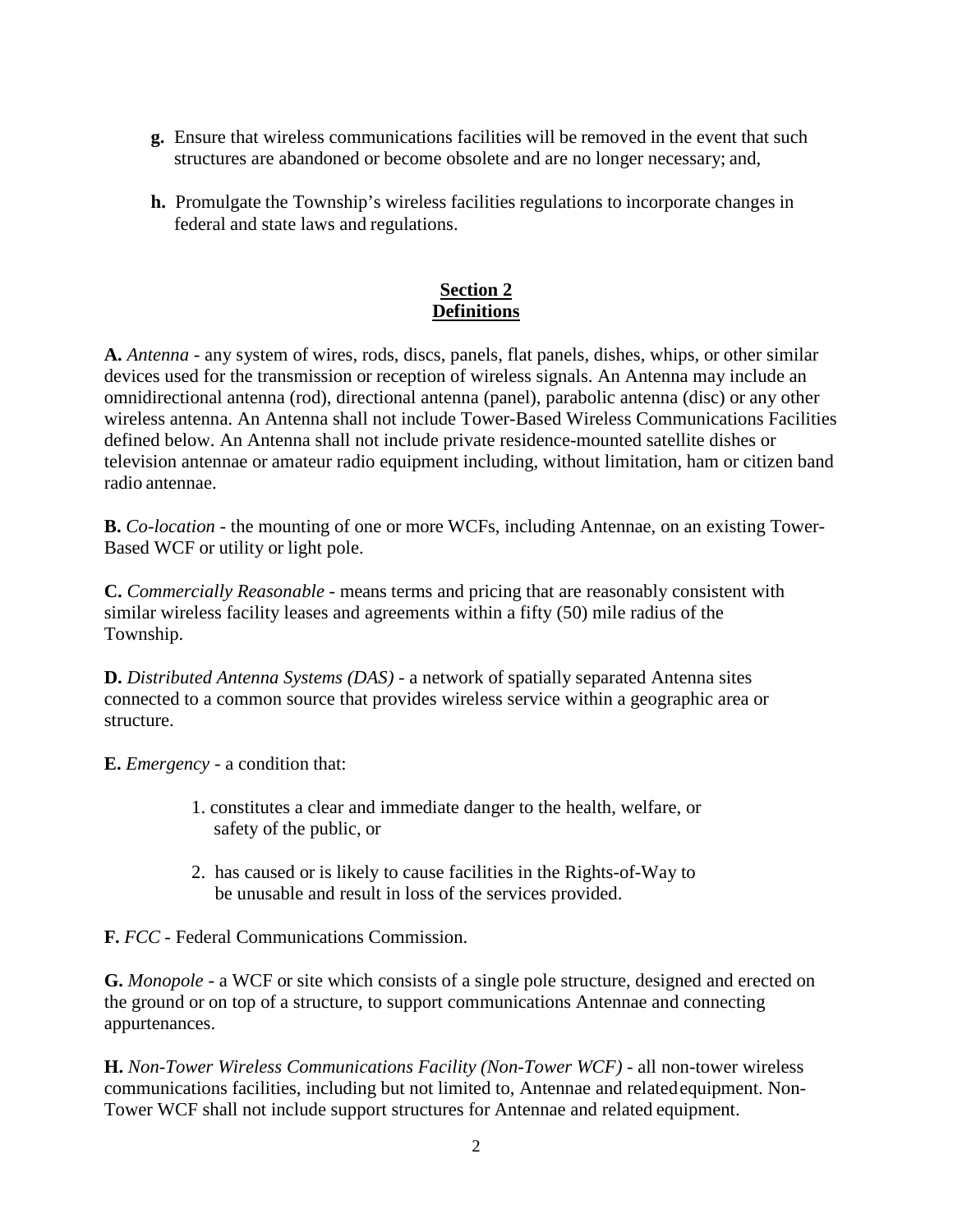**I.** *Persons -* individuals, corporations, companies, associations, joint stock companies, firms, partnerships, limited liability companies, corporations and other entities established pursuant to statutes of the Commonwealth of Pennsylvania; provided that Person does not include or apply to the Township or to any department or agency of the Township.

**J.** *Right-of-Way (ROW) -* the surface of and space above and below any real property in the Township in which the Township has a regulatory interest, or interest as a trustee for the public, as such interests now or hereafter exist, including, but not limited to, all streets, highways, avenues, roads, alleys, sidewalks, tunnels, viaducts, bridges, skyways, or any other public place, area or property under the control of the Township, and any unrestricted public or utility easements established, dedicated, platted, improved or devoted for Utility purposes, but excluding lands other than Streets that are owned by the Township. The phrase "in the Right(s) of-Way" means in, on, over, along, above and/or under the Right(s)-of-Way.

**K.** *Stealth Technology -* camouflaging methods applied to wireless communications towers, Antennae and other facilities which render them more visually appealing or blend the proposed facility into the existing structure or visual backdrop in such a manner as to render it minimally visible to the casual observer. Such methods include, but are not limited to, architecturally screened roof-mounted Antennae, building-mounted Antennae painted to match the existing structure and facilities constructed to resemble trees, shrubs, and light poles.

**L.** *Tower -* A self-supporting lattice tower, guy tower, monopole, or any other pole, that is constructed primarily to support an antenna for receiving and/or transmitting a wireless signal.

**M.** *Tower-Based Wireless Communications Facility (Tower-based WCF) -* A Tower and its supporting antennae, including, but not limited to, self-supporting lattice towers, guy towers and monopoles. DAS hub facilities are considered to be Tower-Based WCFs.

**N.** *Township -* Cooke Township, Cumberland County, Pennsylvania

**O.** *Wireless -* transmissions through the airwaves including, but not limited to, infrared line of sight, cellular, personal communication service (PCS), microwave, satellite, or radio signals.

**P.** *Wireless Communications Facility (WCF) -* the Antennae, nodes, control boxes, towers, poles, conduits, ducts, pedestals, electronics and other equipment used for the purpose of transmitting, receiving, distributing, providing, or accommodating wireless communications services.

**Q.** *Wireless Communications Facility Applicant (WCF Applicant) -* any person that applies for a wireless communication facility building permit, land development approval and/or permission to use the public ROW or other Township owned land or property.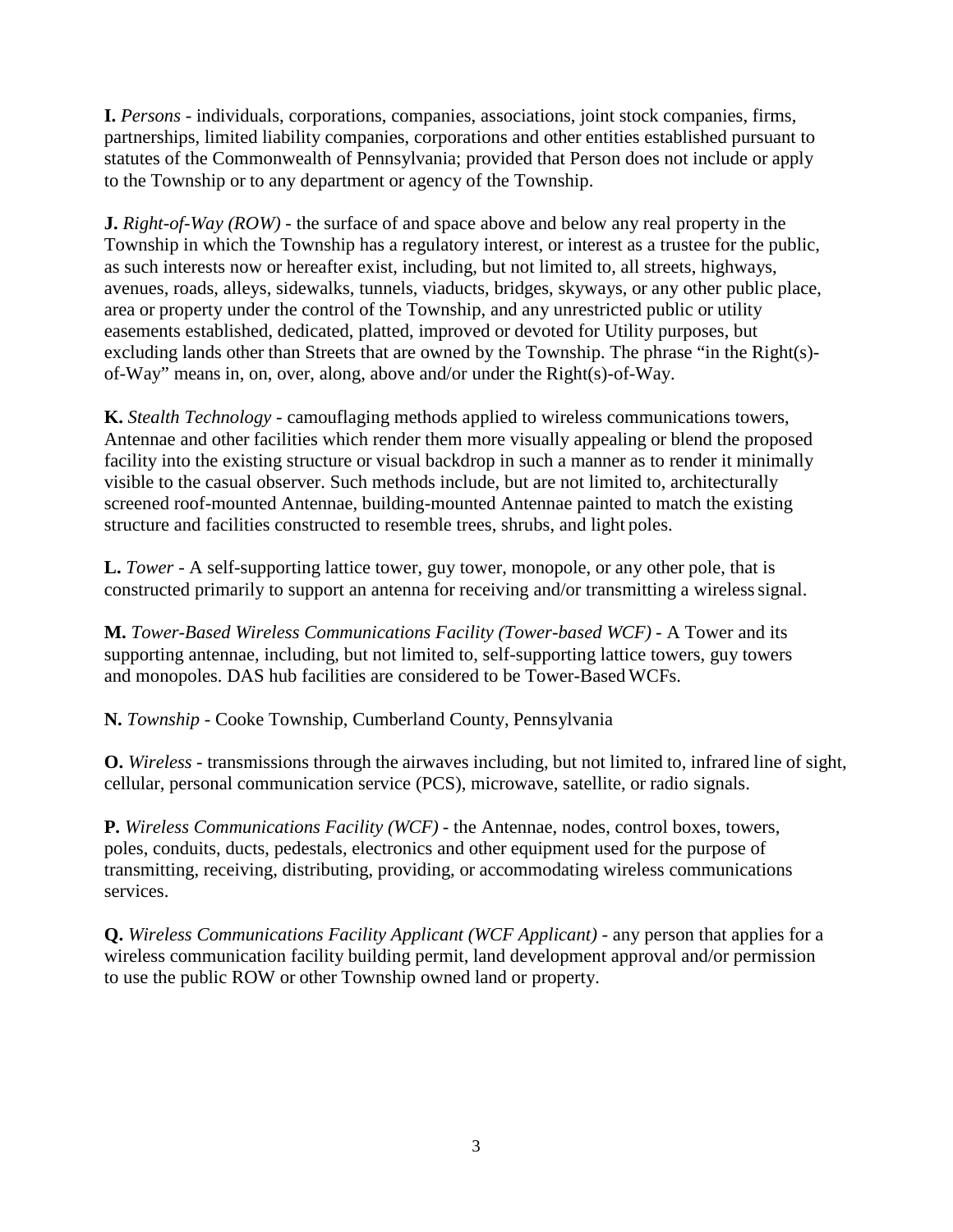#### **Section 3 General Requirements for All Tower-Based Wireless Communications Facilities**

**A.** The following regulations shall apply to all Tower-Based Wireless Communications Facilities:

## **1. Standard of Care.**

Any Tower-Based WCF shall be designed, constructed, operated, maintained, repaired, modified and removed in strict compliance with all current applicable technical, safety and safety-related codes, including but not limited to, the most recent editions of the American National Standards Institute (ANSI) Code, National Electrical Safety Code, and National Electrical Code, as well as the accepted and responsible workmanlike industry practices of the National Association of Tower Erectors. Any Tower-Based WCF shall at all times be kept and maintained in good condition, order and repair by qualified maintenance and construction personnel, so that the same shall not endanger the life of any person or any property in the Township.

# **2. Wind.**

Any Tower-Based WCF structures shall be designed to withstand the effects of wind according to the standard designed by the American National Standards Institute as prepared by the engineering departments of the Electronics Industry Association, and Telecommunications Industry Association (ANSI/EIA/TIA 222-E Code, as amended).

## **3. Height.**

Any Tower-Based WCF shall be designed at the minimum functional height. All Tower-Based WCF applicants must submit documentation to the Township justifying the total height of the structure. **In no case shall a Tower-Based WCF exceed a maximum height of two hundred (200) feet.** 

## **4. Maintenance.**

The following maintenance requirements shall apply:

- **a.** Any Tower-Based WCF shall be fully automated and unattended on a daily basis and shall be visited only for maintenance or emergency repair.
- **b.** Such maintenance shall be performed to ensure the upkeep of the facility in order to promote the safety and security of the Township's residents.
- **c.** All maintenance activities shall utilize nothing less than the best available technology for preventing failures and accidents.
- **d.** The Township reserves the authority to require the repainting of all Tower-Based Facilities where the painting of such facilities is not regularly maintained.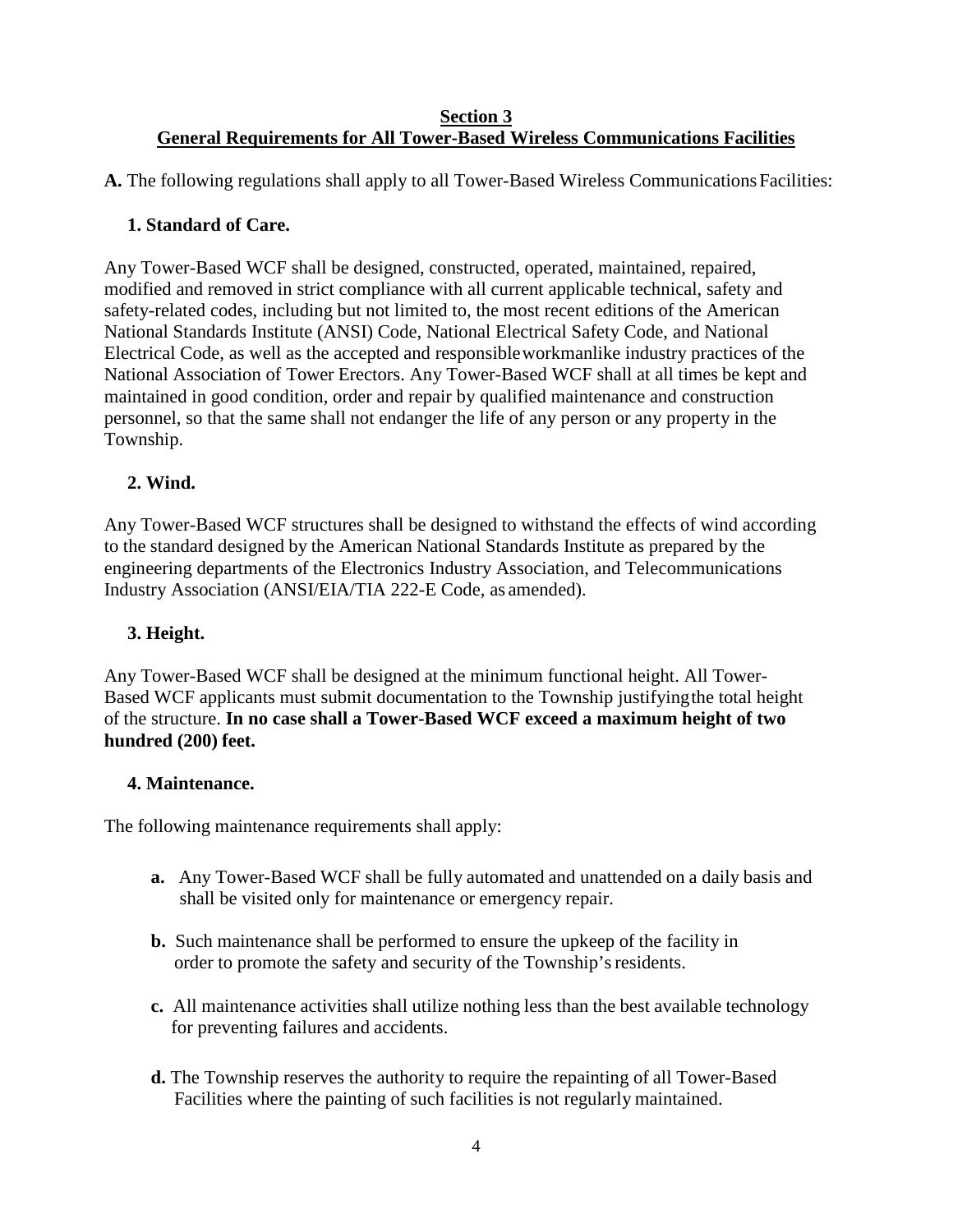### **5. Radio Frequency Emissions and Interference.**

- **a.** No Non-Tower WCF may, by itself or in conjunction with other WCFs, generate radio frequency emissions in excess of the standards and regulations of the FCC, including but not limited to, the FCC Office of Engineering Technology Bulletin 65 entitled "Evaluating Compliance with FCC Guidelines for Human Exposure to Radio Frequency Electromagnetic Fields", as amended.
- **b.** No Non-Tower WCF shall interfere with public safety communications nor with the reception of broadband, television, radio or other communication services enjoyed by occupants of nearby properties.

### **6. Historic Buildings or Areas.**

No Tower-Based WCF may be located on a building or structure that is listed on an historic register or is located in an historic area.

## **7. Signs.**

All Tower-Based WCFs shall post a sign in a readily visible location identifying the name and phone number of a party to contact in the event of an emergency.

### **8. Color.**

Towers shall be galvanized and/or painted with a rust-preventive paint of an appropriate color to harmonize with the surroundings unless otherwise required under paragraph 9, Aviation Safety. Applicant shall provide to the Township evidence from the Federal Aviation Administration (FAA) or other relevant regulatory entity that specific non-harmonizing paint color(s) are required.

## **9. Aviation Safety.**

Tower-Based WCFs shall comply with all federal and state laws and regulations concerning aviation safety including timely notice to the FAA for the addition of the structure to FAA Sectional Aeronautical Charts, if applicable.

## **10. Lighting.**

A Tower-Based WCF and associated equipment and buildings shall not be artificially lighted, except as required by law. Applicant shall provide to the Township evidence from the FAA or other relevant regulatory entity that artificial lighting is required. If such lighting is required, the applicant shall provide a detailed plan for sufficient lighting, demonstrating as unobtrusive and inoffensive an effect as is permissible under state and federal regulations. Lighting shall comply with Cooke Township Ordinance 2001-1 "Outdoor Lighting" and as amended.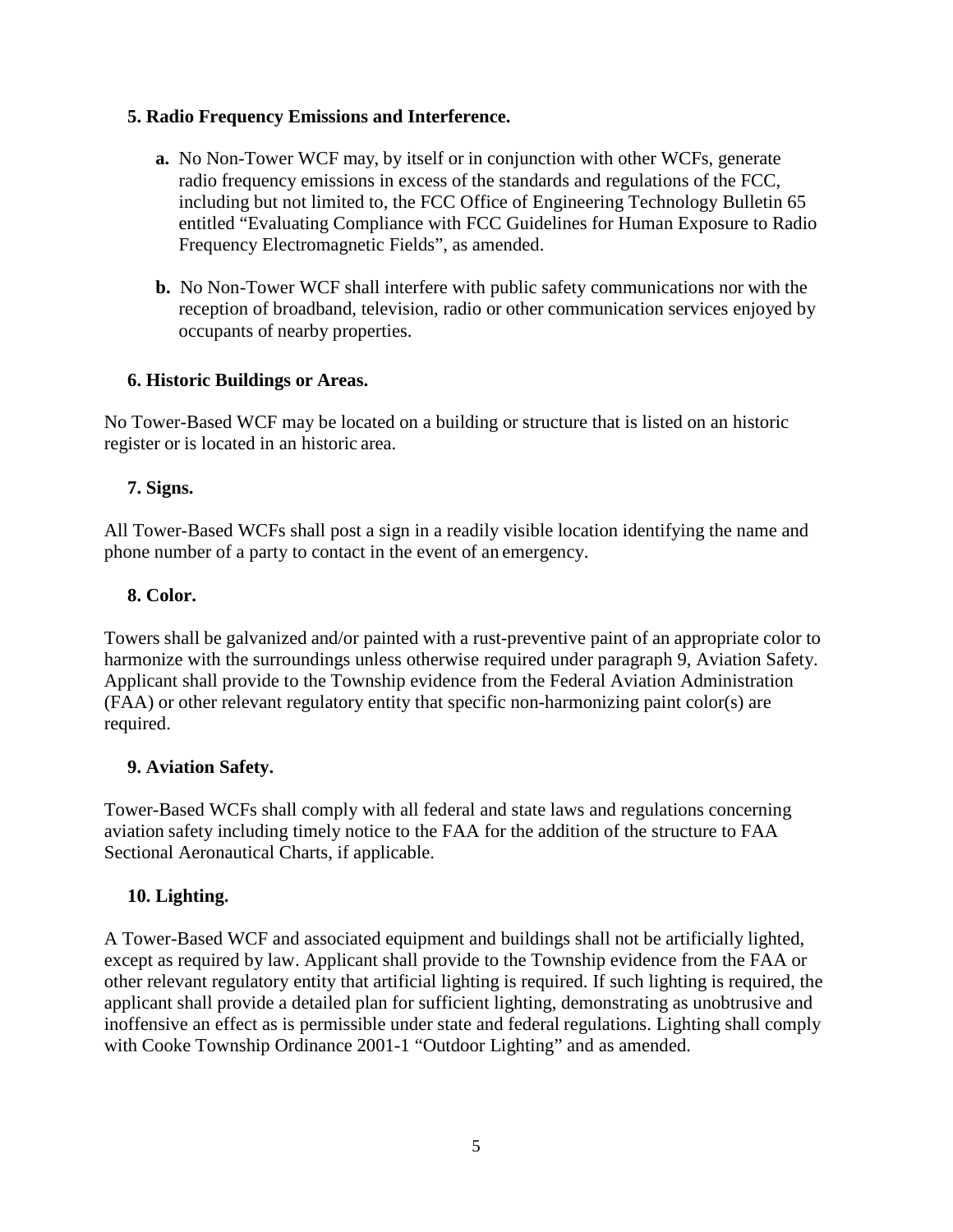### **11. Noise.**

Tower-Based WCFs shall be operated and maintained so as not to produce noise in excess of applicable noise standards under state law and Cooke Township Ordinance 2001-2 "Sound" and as amended, except in emergency situations requiring the use of a backup generator, where such noise standards may be exceeded on a temporary basis only.

### **12. Inspection.**

No later than December of each odd-numbered year, the owner of the Tower- Based WCF shall have said WCF structure inspected by an expert who is regularly involved in the maintenance, inspection and/or erection of Tower-Based WCFs and has demonstrated his/her expertise to the satisfaction of the Township. At a minimum, this inspection shall be conducted in accordance with the Tower Inspection Class checklist provided in the Electronics Industries Association (EIA) Standard 222, Structural Standards for Steel Antenna Towers and Antenna Support Structures. A copy of said inspection report and certification of continued use shall be provided to the Township by March 1 following the inspection. Any repairs advised by report shall be effected by the owner within sixty (60) calendar days after the report is filed with the Township.

### **13. Retention of Experts.**

The Township may hire any consultant(s) and/or expert(s) necessary to assist the Township in reviewing and evaluating the application for approval of the Tower- Based WCF and, once approved, in reviewing and evaluating any potential violations of the terms and conditions of this Ordinance. The applicant and/or owner of the WCF shall reimburse the Township for all costs of the Township's consultant(s) in providing expert evaluation and consultation in connection with these activities.

## **14. Timing of Approval.**

All applications for Tower-Based WCFs shall be acted upon within one hundred-fifty (150) days of the receipt of a fully completed application for the approval of such Tower-Based WCF, including an application fee in the amount of Five Hundred Dollars (\$500). If the Township receives an application for a Tower-Based WCF and such application is not fully completed, then the Township shall promptly notify the applicant that the application is not complete and the time for the approval of such application shall not commence until a fully completed application is received by the Township.

#### **15. Non-Conforming Uses.**

Non-conforming Tower-Based WCFs which are hereafter damaged or destroyed due to any reason or cause may be repaired and restored at their former location, but must otherwise comply with the terms and conditions of this Ordinance.

### **16. Removal.**

In the event that use of a Tower-Based WCF is planned to be discontinued, the owner shall provide written notice to the Township of its intent to discontinue use and the date when the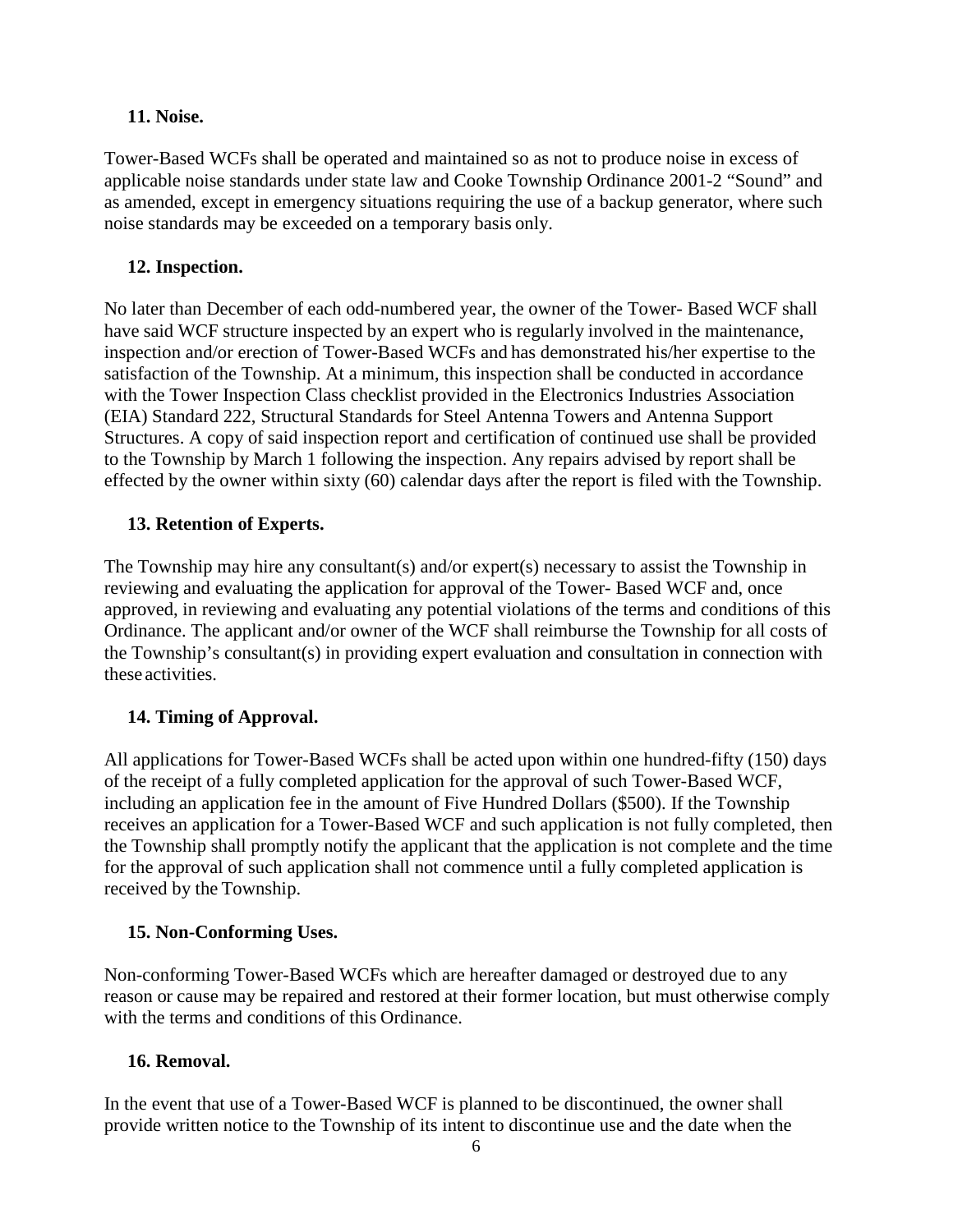use shall be discontinued. Unused or abandoned WCFs or portions of WCFs shall be removed as follows:

- **a.** All unused or abandoned Tower-Based WCFs and accessory facilities shall be removed within six (6) months of the cessation of operations at the site unless a time extension is approved by the Township.
- **b.** If the WCF and/or accessory facility is not removed within six (6) months of the cessation of operations at a site, or within any longer period approved by the Township, the WCF and accessory facilities and equipment may be removed by the Township and the cost of removal assessed against the owner of the WCF.
- **c.** Any unused portions of Tower-Based WCFs, including Antennas, shall be removed within six (6) months of the time of cessation of operations. The Township must approve all replacements of portions of a Tower-Based WCF previously removed.

### **Section 4 Tower-Based Facilities Outside the Rights-of-Way**

**A.** The following regulations shall apply to Tower-Based Wireless Communications Facilities located outside the Rights-of-Way:

# **1. Development Regulations.**

- **a. Prohibited in Residential Areas.** No WCF shall be located within two hundred (200) feet of any part of a residential or occupied structure except with the written consent of all owners of such a structure.
- **b. Gap in Coverage.** An applicant for a Tower-Based WCF must demonstrate that a significant gap in wireless coverage exists with respect to all wireless operators in the applicable area and that the type of WCF being proposed is the least intrusive means by which to fill that gap in wireless coverage. The existence or nonexistence of a gap in wireless coverage shall be a factor in the Township's decision on an application for approval of Tower-Based WCFs.
- **c. Good Faith Effort.** Any applicant proposing construction of a new Tower-Based WCF shall demonstrate in writing that a good faith effort has been made to obtain permission to place such a Tower-Based WCF on lands or rights-of-way in or adjoining Cooke Township that are owned or under control of Federal, State, or Township governments which would meet their needs.
- **d. Sole Use on a Lot.** A Tower-Based WCF is permitted as a sole use on a lot subject to the minimum lot area and yards complying with the requirements of the Township Subdivision and Land Development Ordinance (SALDO).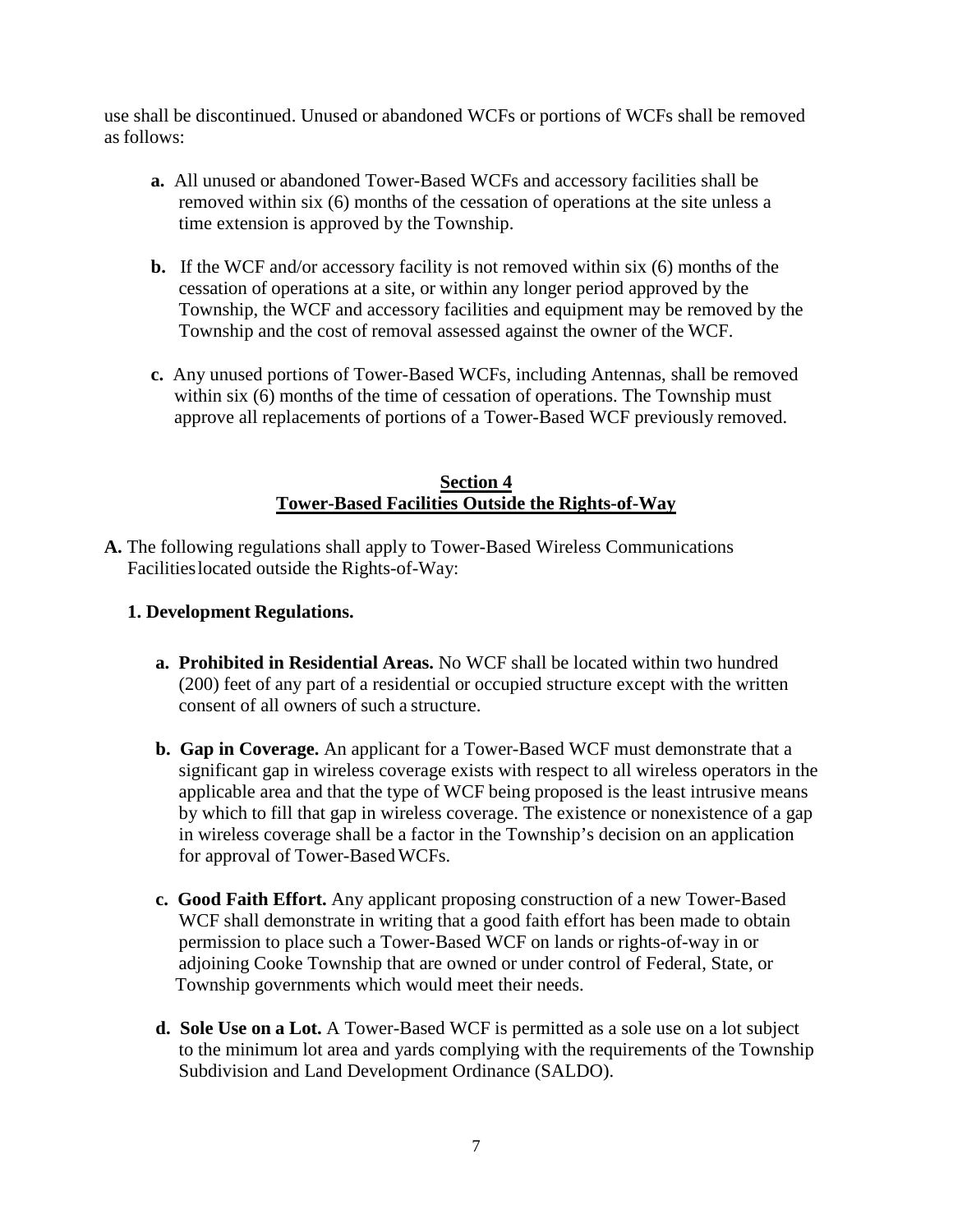- **e. Combined with Another Use.** A Tower-Based WCF may be permitted on a property with an existing use, or on a vacant parcel in combination with another industrial, commercial, institutional or municipal use, subject to the following conditions:
	- **i.** The existing use on the property may be any permitted use in the applicable Ordinances, and need not be affiliated with the communications facility.
	- **ii.** Minimum Area. The overall property shall comply with the minimum lot area and other requirements for the Township SALDO. The minimum area for the Tower- Based WCF shall be the area needed to accommodate the Tower-Based WCF and guy wires, the equipment building, security fence, and buffer planting.
	- **iii.** Minimum Setbacks. The Tower-Based WCF shall be set back from all property lines, and from building structures occupied by people, the greater of a distance equal to **one hundred ten percent (110%) of the height of the structure** or to the yard setback applicable to the location in which the structure is to be located.

## **2. Application Procedures.**

- **a.** Any applicant proposing construction of a new Tower-Based WCF outside the public Rights-of-Way shall submit plans to the Township for review by the Township staff and Planning Committee and for approval by the Board of Supervisors in accordance with the requirements of the Township SALDO and other applicable Ordinances.
- **b.** The applicant shall prove that it is licensed by the FCC to operate a Tower-Based WCF and that the proposed Tower-Based WCF complies with all applicable standards established by the FCC governing human exposure to electromagnetic radiation.
- **c. Notice.** Upon receipt of an application for a Tower-Based WCF, the Township shall mail notice thereof to the owner or owners of every property within a one-quarter (1/4) mile radius of the site of the proposed facility.

## **3. Co-Location.**

An application for a new Tower-Based WCF shall not be approved unless the Township finds that the wireless communications equipment planned for the proposed Tower-Based WCF cannot be accommodated on an existing or approved structure or building. Any applicant proposing construction of a new Tower-Based WCF outside the Rights-of-Way shall demonstrate to the satisfaction of the Board of Supervisors, by written submission, that a good faith effort has been made to obtain permission to mount the Tower-Based WCF Antenna on an existing building or structure. A good faith effort shall require that all owners of potentially suitable structures within a one-quarter (1/4) mile radius of the proposed Tower-Based WCF site be contacted and that the applicant certifies in writing to the Board of Supervisors that one (1) or more of the following reasons for not selecting such structure apply: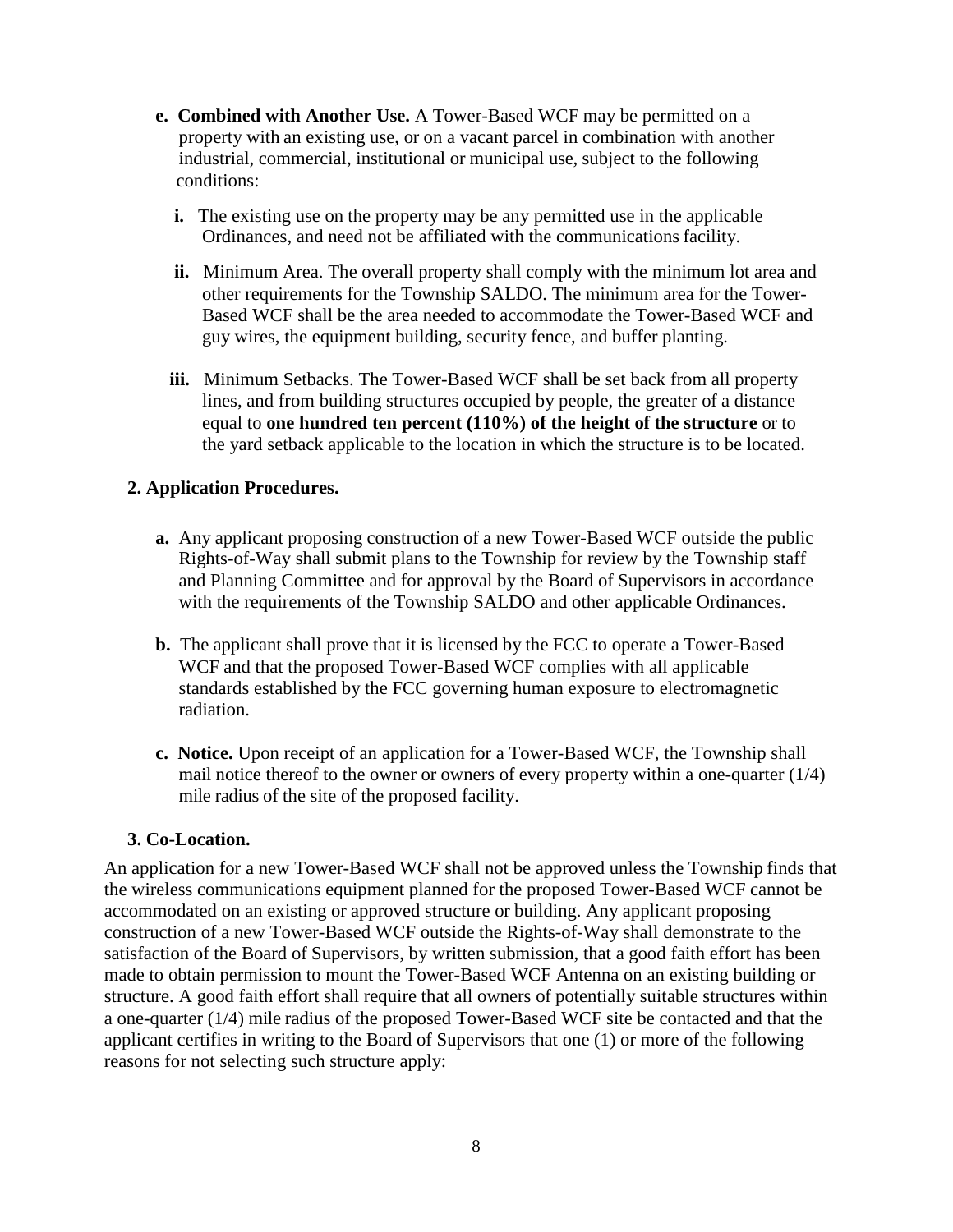- **a.** The proposed WCF and related equipment would exceed the structural capacity of the existing structure, and reinforcement cannot be accomplished at reasonable cost;
- **b.** The proposed WCF and related equipment would cause radio frequency interference with other existing equipment for that existing structure and the interference cannot be prevented at reasonable cost;
- **c.** Such existing structure does not have adequate location, space, access or height to accommodate the proposed equipment or to allow it to perform its intended function;

and/or,

 **d.** a commercially reasonable agreement cannot be reached with the owner(s) of such a structure.

### **4. Design Regulations.**

- **a.** Any height extensions to an existing Tower-Based WCF shall require prior approval of the Township. The Township reserves the right to deny such requests based upon aesthetic and land use impact, or any other lawful considerations related to the character of the Township.
- **b.** The WCF shall employ the most current Stealth Technology available in an effort to appropriately blend into the surrounding environment and minimize aesthetic impact. The application of the Stealth Technology chosen by the WCF applicant shall be subject to the approval of the Township.
- **c.** Any proposed Tower-Based WCF shall be designed structurally, electrically, and in all respects to accommodate both the WCF applicant's Antennas and comparable Antennae for future users.

#### **5. Surrounding Environs.**

- **a.** The WCF applicant shall ensure that the existing vegetation, trees and shrubs located within proximity to the WCF structure shall be preserved to the maximum extent possible.
- **b.** The WCF applicant shall submit a soil report to the Township complying with the standards of Appendix I: Geotechnical Investigations, ANSI/EIA 222-E, as amended, to document and verify the design specifications of the foundation of the Tower-Based WCF, and anchors for guy wires, if used.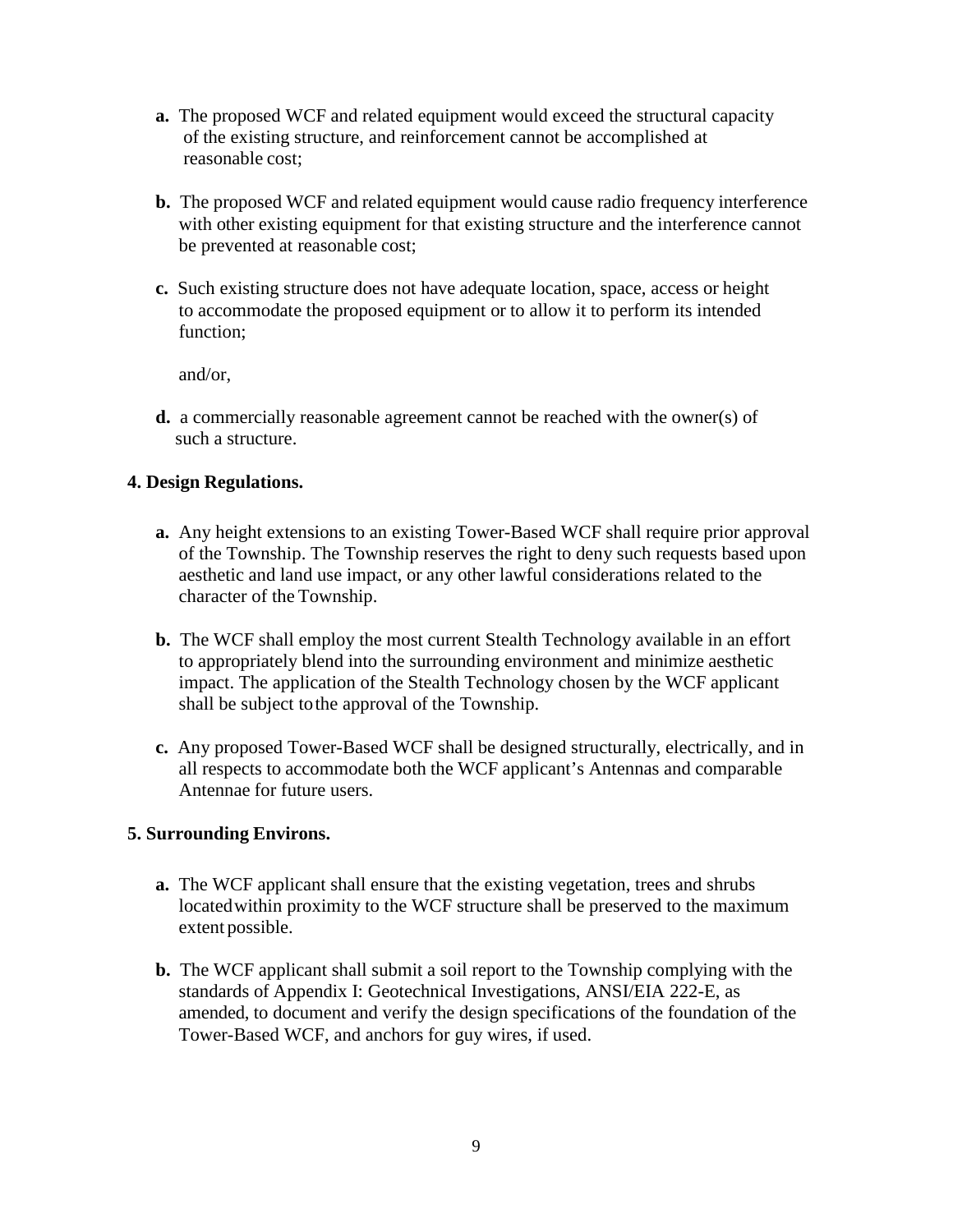### **c. Fence/Screen.**

- **i.** A security fence having a minimum height of ten (10) feet shall completely surround any Tower-Based WCF, guy wires, or any building housing WCF equipment.
- ii. A vegetative screen that consists of a row of evergreen trees planted ten (10) feet on center maximum shall be located along the perimeter of the security fence.

## **6. Accessory Equipment.**

- **a.** Ground-mounted equipment associated to, or connected with, a Tower-Based WCF shall be underground or screened from public view using Stealth Technologies, as described above.
- **b.** All utility buildings and accessory structures shall be architecturally designed to blend into the environment in which they are situated and shall meet the minimum setback requirements of the Township SALDO.

## **7. Additional Antennae.**

As a condition of approval for all Tower-Based WCFs, the WCF applicant shall provide the Township with a written commitment that it will allow other service providers to co-locate Antennae on Tower-Based WCFs where technically and commercially reasonable. The owner of a Tower-Based WCF shall not install any additional Antennae without obtaining the prior written approval of the Township.

## **8. Access Road.**

- **a.** An access road, turnaround space and parking shall be provided to ensure adequate emergency and service access to Tower-Based WCFs. Maximum use of existing roads, whether public or private, shall be made to the extent practicable. Road construction shall at all times minimize ground disturbance and the cutting of vegetation. Road grades shall closely follow natural contours to assure minimal visual disturbance and minimize soil erosion.
- **b.** Where applicable, the WCF owner shall present documentation to the Township that the property owner has granted an easement for the proposed facility. The easement shall be a minimum of twenty (20) feet in width and the access shall be paved to a width of at least ten  $(10)$  feet throughout its entire length.

## **9. Bond.**

 **a.** Prior to the issuance of a permit, the owner of a Tower-Based WCF outside the ROW shall, at its own cost and expense, obtain from a surety licensed to do business in Pennsylvania and maintain a bond or other form of security acceptable to the Township Solicitor, in an amount of \$75,000 to assure the faithful performance of the terms and conditions of this Ordinance.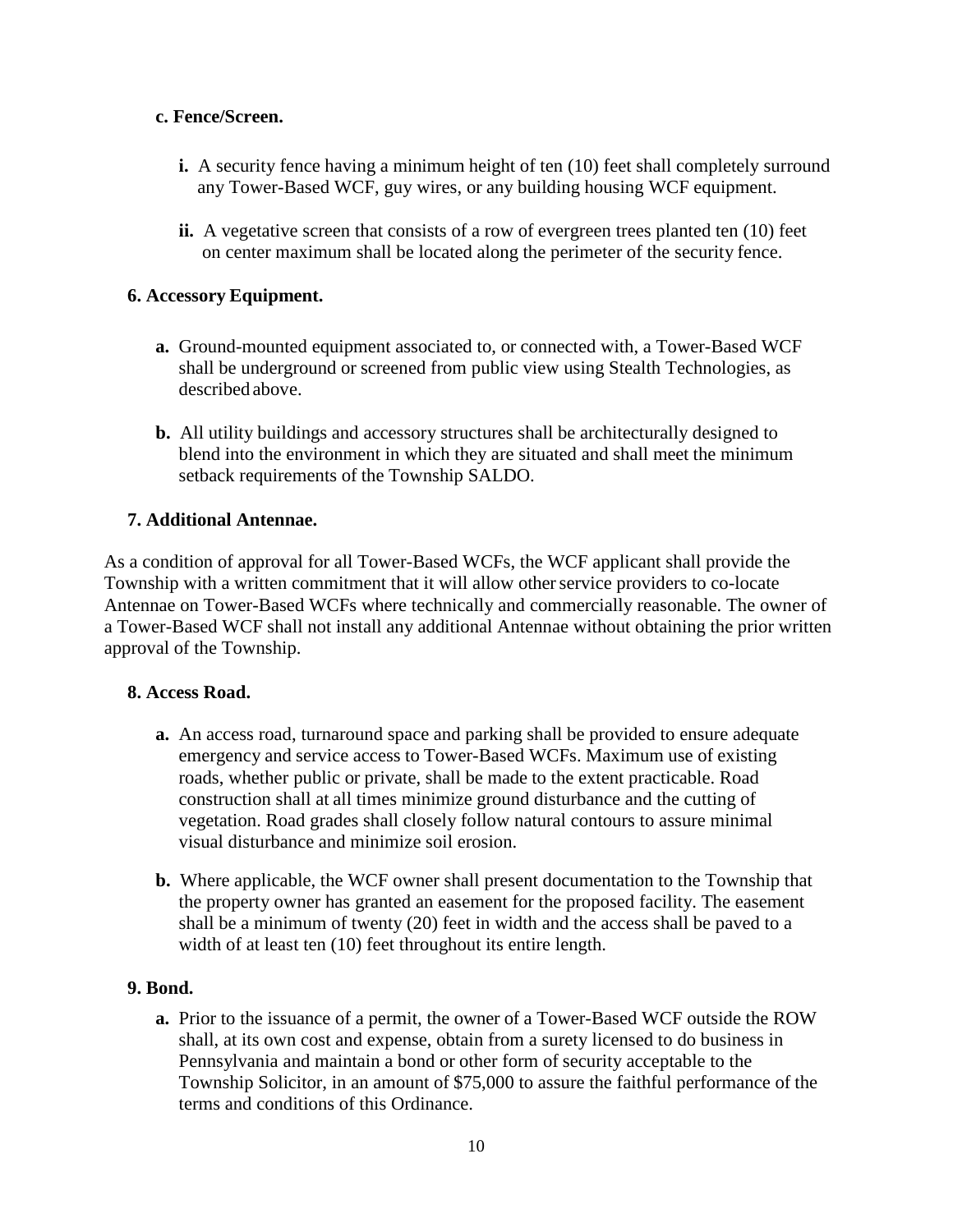**b.** The bond shall provide that the Township may recover from the principal and surety any and all compensatory damages incurred by the Township for violations of this Ordinance, after reasonable notice and opportunity to cure. The owner shall file the bond with the Township and maintain the bond for the life of the respective facility.

### **10. Visual or Land Use Impact.**

The Township reserves the right to deny an application for the construction or placement of any Tower-Based WCF based upon visual and/or land use impact, including but not limited to the goal of preserving and protecting the scenic viewshed of the Appalachian National Scenic Trail.

### **11. Inspection by Township.**

The Township reserves the right to inspect any Tower-Based WCF to ensure compliance with the provisions of this Ordinance and any other provisions found within Township Ordinances or state or federal law. The Township and/or its agents shall have the authority to enter the property upon which a WCF is located at any time, upon reasonable notice to the operator, to ensure such compliance.

#### **Section 5 Tower-Based Facilities in the Rights-of-Way**

**A.** The following regulations shall apply to Tower-Based Wireless Communications Facilities located in the Rights-of-Way:

## **1. Prohibited in Residential Areas.**

### **No Tower-Based WCF shall be located within two hundred (200) feet of the boundary of a lot in residential use.**

## **2. Gap in Coverage.**

An applicant for a Tower-Based WCF must demonstrate that a significant gap in wireless coverage exists with respect to all wireless operators in the applicable area and that the type of WCF being proposed is the least intrusive means by which to fill that gap in wireless coverage. The existence or non-existence of a gap in wireless coverage shall be a factor in the Township's decision on an application for approval of Tower-Based WCFs in the ROW.

#### **3. Notice.**

Upon receipt of an application for a Tower-Based WCF, the Township shall mail notice thereof to the owner or owners of every property within a one-quarter (1/4) mile radius of the site of the proposed facility.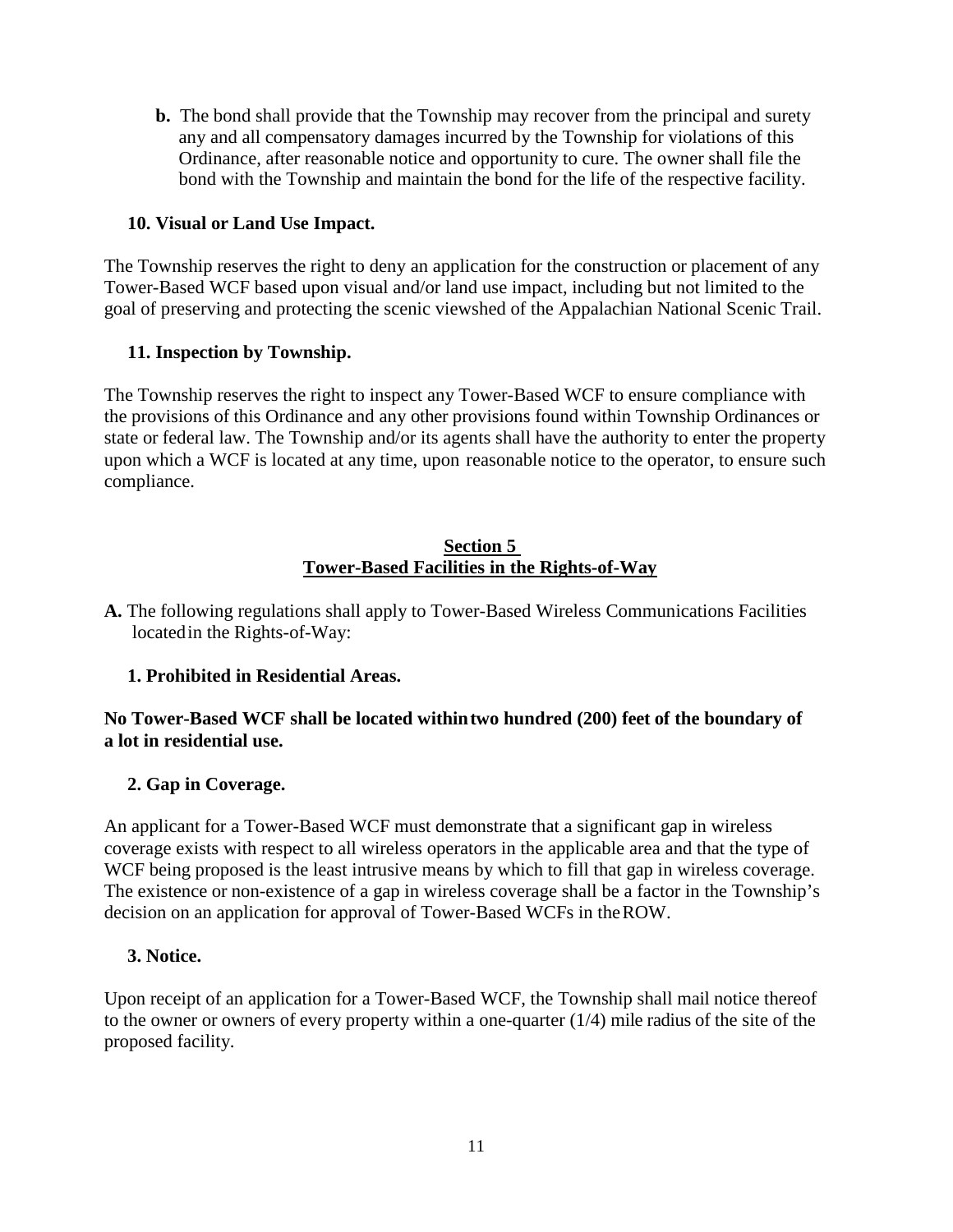# **4. Co-location.**

An application for a new Tower-Based WCF in the ROW shall not be approved unless the Township finds that the proposed wireless communications equipment cannot be accommodated on an existing structure, such as a utility pole. Any application for approval of a Tower-Based WCF shall include a comprehensive inventory of all existing towers and other suitable structures within a one-mile radius from the point of the proposed tower, unless the applicant can show to the satisfaction of the Township that a different distance is more reasonable, and shall demonstrate conclusively why an existing tower or other suitable structure cannot be utilized.

# **5. Time, Place and Manner.**

The Township shall determine the time, place and manner of construction, maintenance, repair and/or removal of all Tower-Based WCFs in the ROW based on public safety, traffic management, physical burden on the ROW, and related considerations. For public utilities, the time, place and manner requirements shall be consistent with the police powers of the Township and the requirements of the Public Utility Code.

# **6. Equipment Location.**

Tower-Based WCFs and accessory equipment shall be located so as not to cause any physical or visual obstruction to pedestrian or vehicular traffic, or to otherwise create safety hazards to pedestrians and/or motorists or to otherwise inconvenience public use of the ROW as determined by the Township. In addition:

- **a.** In no case shall ground-mounted equipment, walls, or landscaping be located within eighteen (18) inches of the face of the curb, or, in an area in which there are no curbs, within three  $(3)$  feet of the edge of the cartway;
- **b.** Ground-mounted equipment that cannot be undergrounded shall be screened, to the fullest extent possible, through the use of landscaping or other decorative features to the satisfaction of the Township.
- **c.** Required electrical meter cabinets shall the screened to blend in with the surrounding area to the satisfaction of the Township.
- **d.** Any graffiti on the tower or on any accessory equipment shall be removed at the sole expense of the owner within ten (10) business days of notice of the existence of the graffiti.
- **e.** Any underground vaults related to Tower-Based WCFs shall be reviewed and approved by the Township.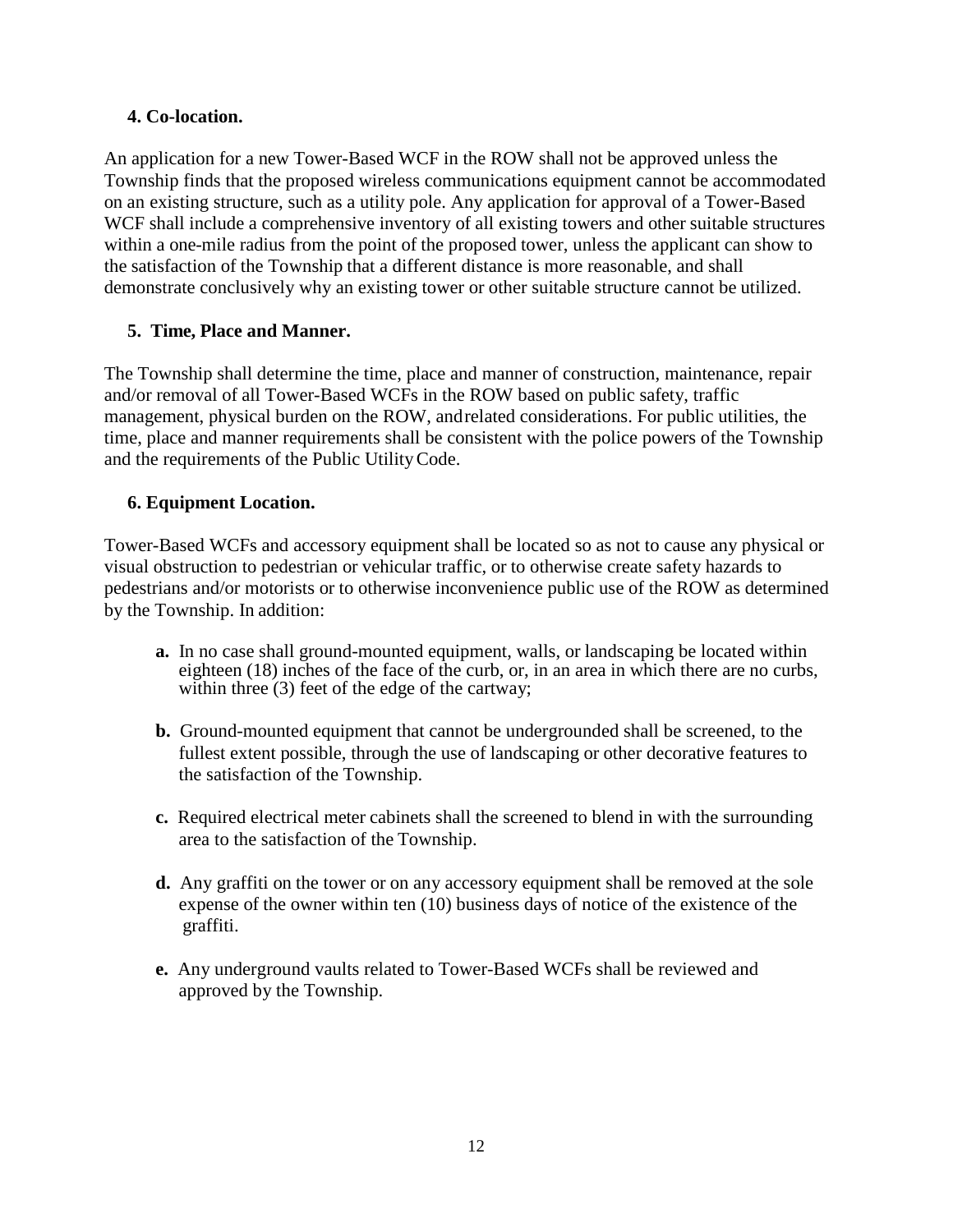## **7. Design Regulations.**

- **a.** The WCF shall employ the most current Stealth Technology available in an effort to appropriately blend into the surrounding environment and minimize aesthetic impact. The application of the Stealth Technology chosen by the WCF applicant shall be subject to the approval of the Township.
- **b.** Any height extensions to an existing Tower-Based WCF shall require prior approval of the Township. The Township reserves the right to deny such requests based upon aesthetic and land use impact, including but not limited to the goal of preserving and protecting the scenic viewshed of the Appalachian National Scenic Trail, or any other lawful considerations related to the character of the Township.
- **c.** Any proposed Tower-Based WCF shall be designed structurally, electrically, and in all respects to accommodate both the WCF applicant's Antennas and comparable Antennae for future users.
- **d. Visual or Land Use Impact.** The Township reserves the right to deny the construction or placement of any Tower-Based WCF in the ROW based upon visual and/or land use impact, including but not limited to the goal of preserving and protecting the scenic viewshed of the Appalachian National Scenic Trail.
- **e. Additional Antennae.** As a condition of approval for all Tower-Based WCFs in the ROW, the WCF applicant shall provide the Township with a written commitment that it will allow other service providers to co-locate Antennae on Tower-Based WCFs where technically and commercially reasonable. The owner of a Tower-Based WCF shall not install any additional Antennae without obtaining the prior written approval of the Township.

#### **8. Relocation or Removal of Facilities.**

Within sixty (60) days following written notice from the Township, or such longer period as the Township determines is reasonably necessary or such shorter period in the case of an Emergency, an owner of Tower-Based WCF in the ROW shall, at its own expense, temporarily or permanently remove, relocate, change or alter the position of any WCF when the Township, consistent with its police powers and applicable Public Utility Commission regulations, shall determine that such removal, relocation, change or alteration is reasonably necessary under the following circumstances:

- **a.** The construction, repair, maintenance or installation of any Township or other public improvement in the Right-of-Way;
- **b.** The operations of the Township or other governmental entity in the Right-of-Way;
- **c.** Vacation of a street or road or the release of a utility easement; or,
- **d.** An Emergency as determined by the Township.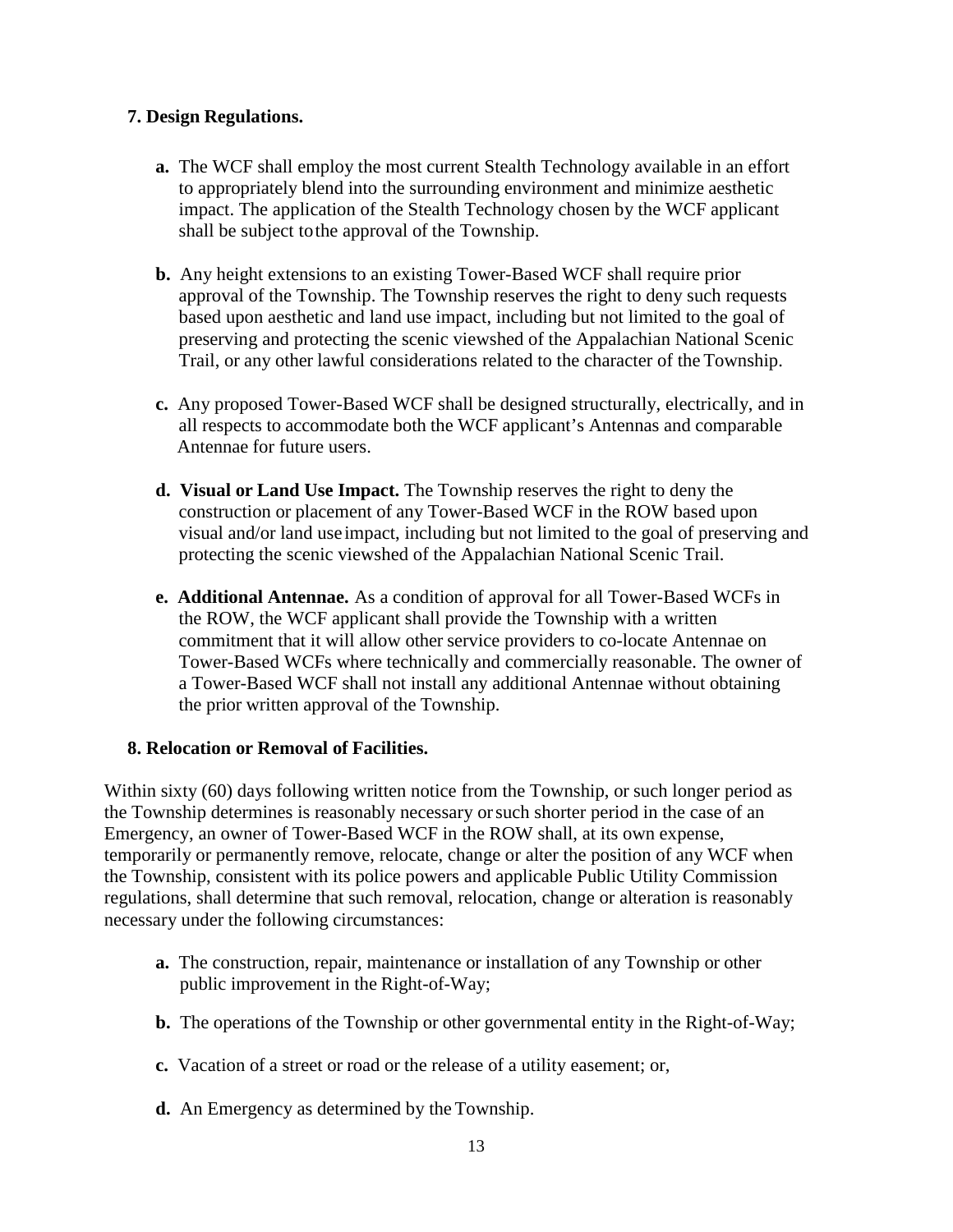#### **9. Compensation for ROW Use.**

- **a. Every Tower-Based WCF in the ROW is subject to the Township's right to fix annually a fair and reasonable compensation to be paid for use and occupancy of the ROW.** Such compensation for ROW use shall be directly related to the Township's actual ROW management costs including, but not limited to, the costs of the administration and performance of all reviewing, inspecting, permitting, supervising and other ROW management activities by the Township. The owner of each Tower-Based WCF shall pay an annual fee to the Township to compensate the Township for the Township's costs incurred in connection with the activities described above. The Annual ROW management fee for Tower-Based WCFs shall be determined by the Township and authorized by resolution of the Township Board of Supervisors and shall be based on the Township's actual ROW management costs as applied to such Tower-Based WCF.
- **b. Bond.** Prior to the issuance of a permit, the owner of a Tower-Based WCF in the ROW shall, at its own cost and expense, obtain from a surety licensed to do business in Pennsylvania and maintain a bond, or other form of security acceptable to the Township Solicitor, in an amount of \$50,000 to assure the faithful performance of the terms and conditions of this Ordinance. The bond shall provide that the Township may recover from the principal and surety any and all compensatory damages incurred by the Township for violations of this Ordinance, after reasonable notice and opportunity to cure. The owner shall file a copy of the bond with the Township and maintain the bond for the life of the respective facility.

#### **Section 6 General Requirements for All Non-Tower Wireless Communications Facilities**

**A.** The following regulations shall apply to all Non-Tower Wireless Communications Facilities:

#### **1. Permitted in All Areas Subject to Regulations.**

Non-Tower WCFs are permitted in all areas subject to the restrictions and conditions prescribed below and subject to the prior written approval of the Township.

#### **2. Standard of Care.**

Any Non-Tower WCF shall be designed, constructed, operated, maintained, repaired, modified and removed in strict compliance with all current applicable technical, safety and safety-related codes, including but not limited to the most recent editions of the American National Standards Institute (ANSI) Code, National Electrical Safety Code, and National Electrical Code. Any Non-Tower WCF shall at all times be kept and maintained in good condition, order and repair by qualified maintenance and construction personnel, so that the same shall not endanger the life of any person or any property in the Township.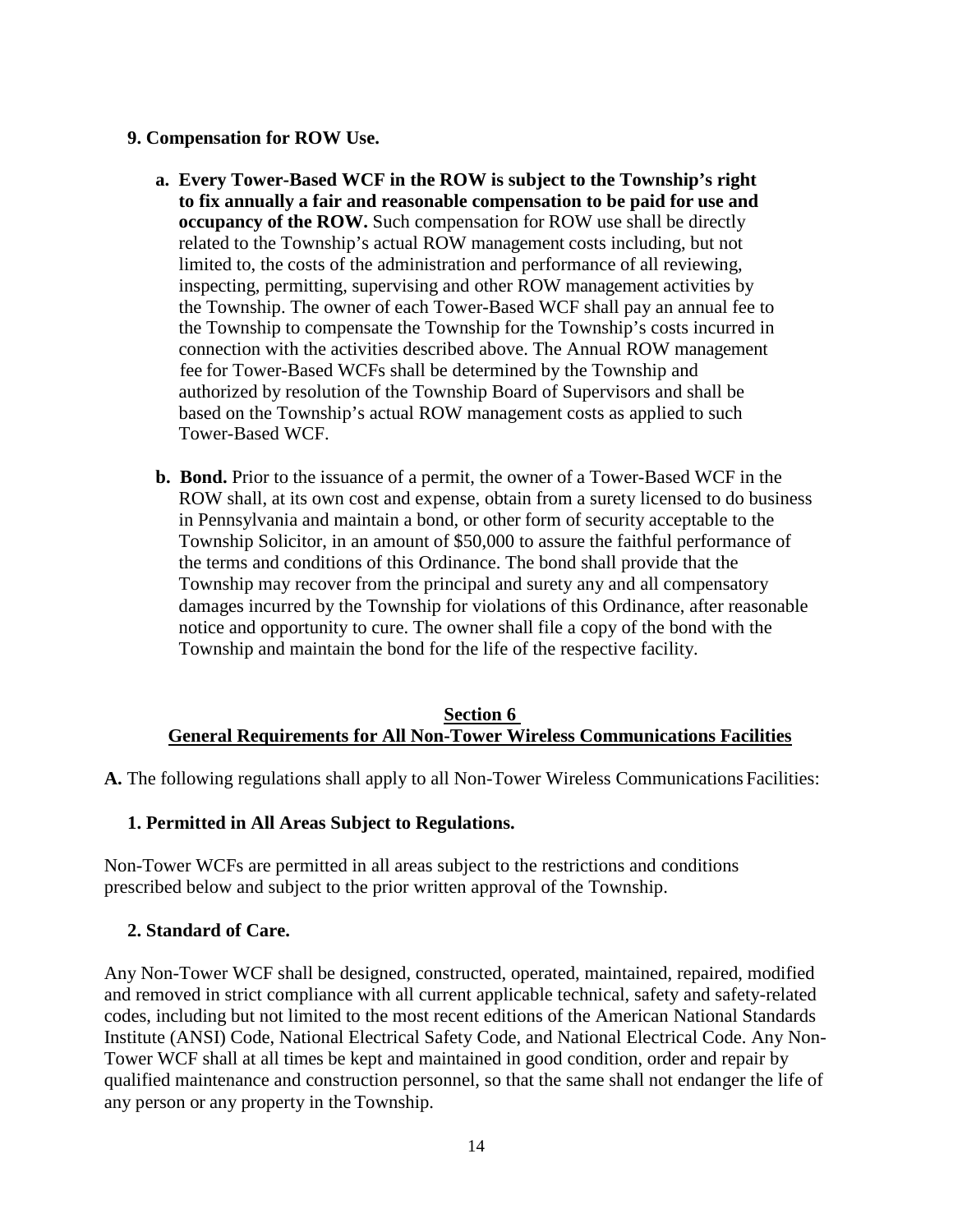# **3. Wind.**

Any Non-Tower WCF structures shall be designed to withstand the effects of wind according to the standard designed by the American National Standards Institute as prepared by the engineering departments of the Electronics Industry Association, and Telecommunications Industry Association (ANSFEINTIA-222-E Code, as amended).

## **4. Historic Buildings.**

Non-Tower WCFs may not be located on a building or structure that is listed on an historic register or is located in an historic area.

# **5. Aviation Safety.**

Non-Tower WCFs shall comply with all federal and state laws and regulations concerning aviation safety including timely notice to the FAA for the addition of the structure to FAA Sectional Aeronautical Charts, if applicable.

## **6. Maintenance.**

The following maintenance requirements shall apply:

- **a.** The Non-Tower WCF shall be fully automated and unattended on a daily basis and shall be visited only for maintenance or emergency repair.
- **b.** Such maintenance shall be performed to ensure the upkeep of the facility in order to promote the safety and security of the Township's residents.
- **c.** All maintenance activities shall utilize nothing less than the best available technology for preventing failures and accidents.

## **7. Radio Frequency Emissions and Interference.**

- **a.** No Non-Tower WCF may, by itself or in conjunction with other WCFs, generate radio frequency emissions in excess of the standards and regulations of the FCC, including but not limited to, the FCC Office of Engineering Technology Bulletin 65 entitled "Evaluating Compliance with FCC Guidelines for Human Exposure to Radio Frequency Electromagnetic Fields", as amended.
- **b.** No Non-Tower WCF shall interfere with public safety communications nor with the reception of broadband, television, radio or other communication services enjoyed by occupants of nearby properties.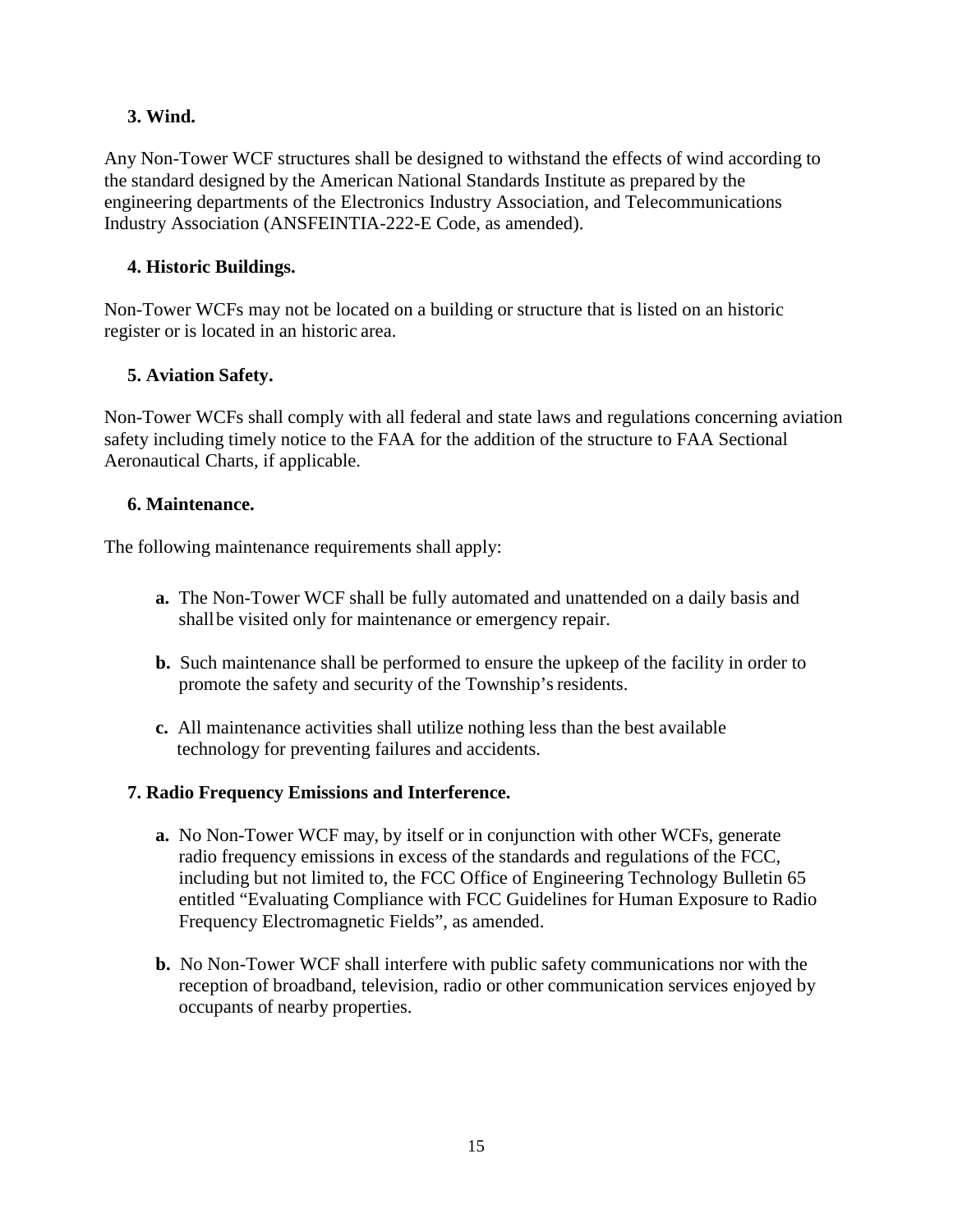## **8. Removal.**

In the event that use of a Non-Tower WCF is discontinued, the owner shall provide written notice to the Township of its intent to discontinue use and the date when the use shall be discontinued. Unused or abandoned WCFs or portions of WCFs shall be removed as follows:

- **a.** All abandoned or unused WCFs and accessory facilities shall be removed within three (3) months of the cessation of operations at the site unless a time extension is approved by the Township.
- **b.** If the WCF or accessory facility is not removed within three (3) months of the cessation of operations at a site, or within any longer period approved by the Township, the WCF and/or associated facilities and equipment may be removed by the Township and the cost of removal assessed against the owner of the WCF.

# **9. Timing of Approval.**

All applications for Non-Tower WCFs shall be acted upon by the Township within ninety (90) days of the receipt of a fully completed application for the approval of such WCF, including an application fee in the amount of Two Hundred Fifty Dollars (\$250). If the Township receives an application for a Non-Tower WCF and such application is not fully completed, then the Township shall promptly notify the applicant that the application is not complete and the time for the approval of such application shall not commence until a fully completed application is received by the Township.

## **10. Retention of Experts.**

The Township may hire any consultant(s) and/or expert(s) necessary to assist the Township in reviewing and evaluating the application for approval of the WCF and, once approved, in reviewing and evaluating any potential violations of the terms and conditions of this Ordinance. The applicant and/or owner of the WCF shall reimburse the Township for all costs of the Township's consultant(s) in providing expert evaluation and consultation in connection with these activities.

## **11. Bond.**

Prior to the issuance of a permit, the owner of a Non-Tower WCF shall, at its own cost and expense, obtain from a surety licensed to do business in Pennsylvania and maintain a bond, or other form of security acceptable to the Township Solicitor, in an amount of \$25,000 to assure the faithful performance of the terms and conditions of this Ordinance. The bond shall provide that the Township may recover from the principal and surety any and all compensatory damages incurred by the Township for violations of this Ordinance, after reasonable notice and opportunity to cure. The owner shall file a copy of the bond with the Township and maintain the bond for the life of the respective facility.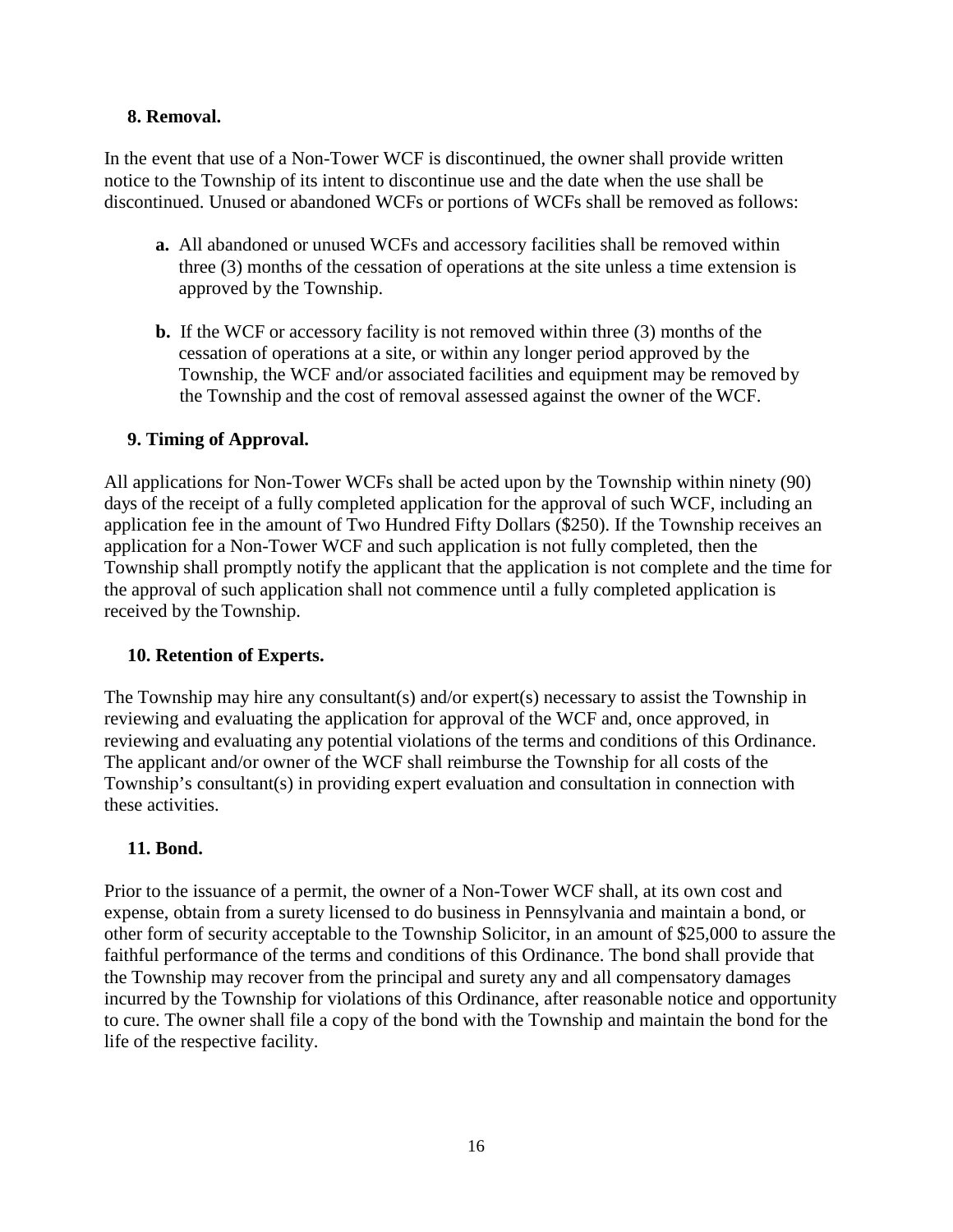#### **Section 7 Non-Tower Wireless Facilities Outside the Rights-of-Way**

**A.** The following regulations shall apply to Non-Tower Wireless Communications Facilities located outside the Rights-of-Way:

## **1. Development Regulations.**

 Non-Tower WCFs shall be co-located on existing structures, such as existing buildings or Tower-Based WCFs subject to the following conditions:

- **a.** Such WCF does not exceed the maximum height permitted in any and all relevant Township Ordinances such as the Building Ordinance and SALDO.
- **b.** If the WCF applicant proposes to locate the communications equipment in a separate building, the building shall comply with the applicable requirements of the Township Building Ordinance and SALDO.

## **2. Security Fence.**

A security fence having a minimum height of ten (10) feet shall surround any separate communications equipment building. Vehicular access to the communications equipment building shall not interfere with the parking or vehicular circulations on the site for the principal use.

## **3. Procedures.**

- **a.** Any applicant proposing a Non-Tower WCF to be mounted on a building or any other structure shall submit detailed construction and elevation drawings indicating how the Non-Tower WCF will be mounted on the structure for review by the Cooke Township Planning Committee and for submission to the Cooke Township Building Code Official.
- **b.** The applicant shall prove that it is licensed by the FCC to operate a Non-Tower WCF and that the proposed Non-Tower WCF complies with all applicable standards established by the FCC governing human exposure to electromagnetic radiation.

## **4. Design Regulations.**

- **a.** Non-Tower WCFs shall employ Stealth Technology and be treated to match the supporting structure in order to minimize aesthetic impact. The application of the Stealth Technology chosen by the WCF applicant shall be subject to the approval of the Township.
- **b.** Non-Tower WCFs, which are mounted to a building or similar structure, may not exceed a height of fifteen (15) feet above the roof or parapet, whichever is higher, unless the applicant obtains a special exception from the Board of Supervisors.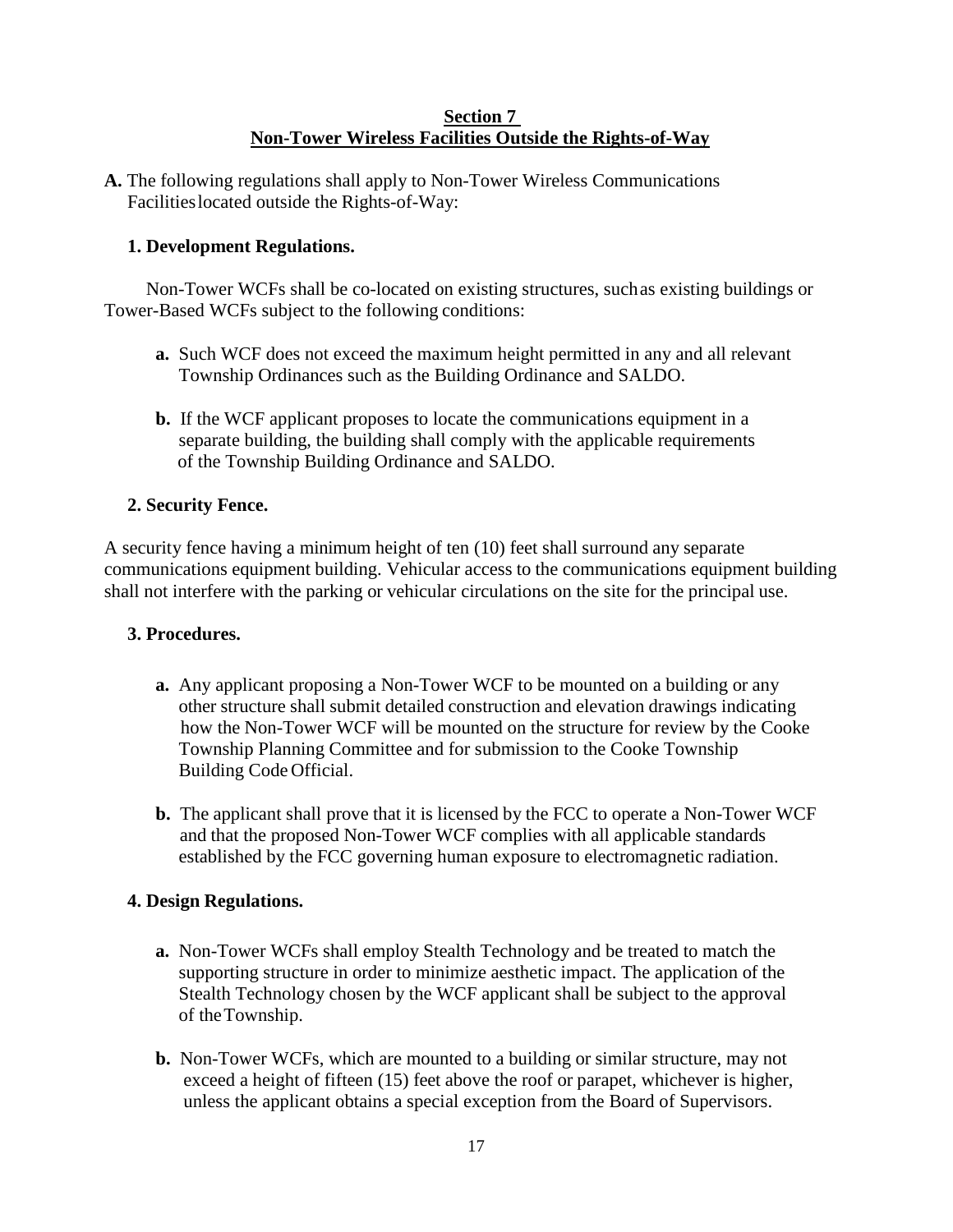- **c.** All Non-Tower WCF applicants must submit documentation to the Township justifying the total height of the Non-Tower structure. Such documentation shall be analyzed in the context of such justification on an individual basis.
- **d.** Antennae, and their respective accompanying support structures, shall be no greater in diameter than any cross-sectional dimension than is reasonably necessary for their proper functioning.

### **5. Removal, Replacement, Modification.**

- **a.** The removal and replacement of Non-Tower WCFs and/or accessory equipment for the purpose of upgrading or repairing the WCF is permitted, so long as such repair or upgrade does not increase the overall size of the WCF or the numbers of Antennae.
- **b.** Any material modification to a wireless telecommunication facility shall require a prior amendment to the original permit or authorization.

### **6. Visual or Land Use Impact.**

The Township reserves the right to deny an application for the construction or placement of any Non-Tower WCF based upon visual and/or land use impact, including but not limited to the goal of preserving and protecting the scenic viewshed of the Appalachian National Scenic Trail.

#### **7. Inspection by Township.**

The Township reserves the right to inspect any WCF to ensure compliance with the provisions of this Ordinance and any other provisions found within the Township Ordinances or state or federal law. The Township and/or its agents shall have the authority to enter the property upon which a WCF is located at any time, upon reasonable notice to the operator, to ensure such compliance.

#### **Section 8 Non-Tower Wireless Facilities in the Rights-of-Way**

**A.** The following regulations shall apply to Non-Tower Wireless Communications Facilities located in the Rights-of-Way:

#### **1. Co-location.**

Non-Tower WCFs in the ROW shall be co-located on existing poles, such as existing utility poles or light poles.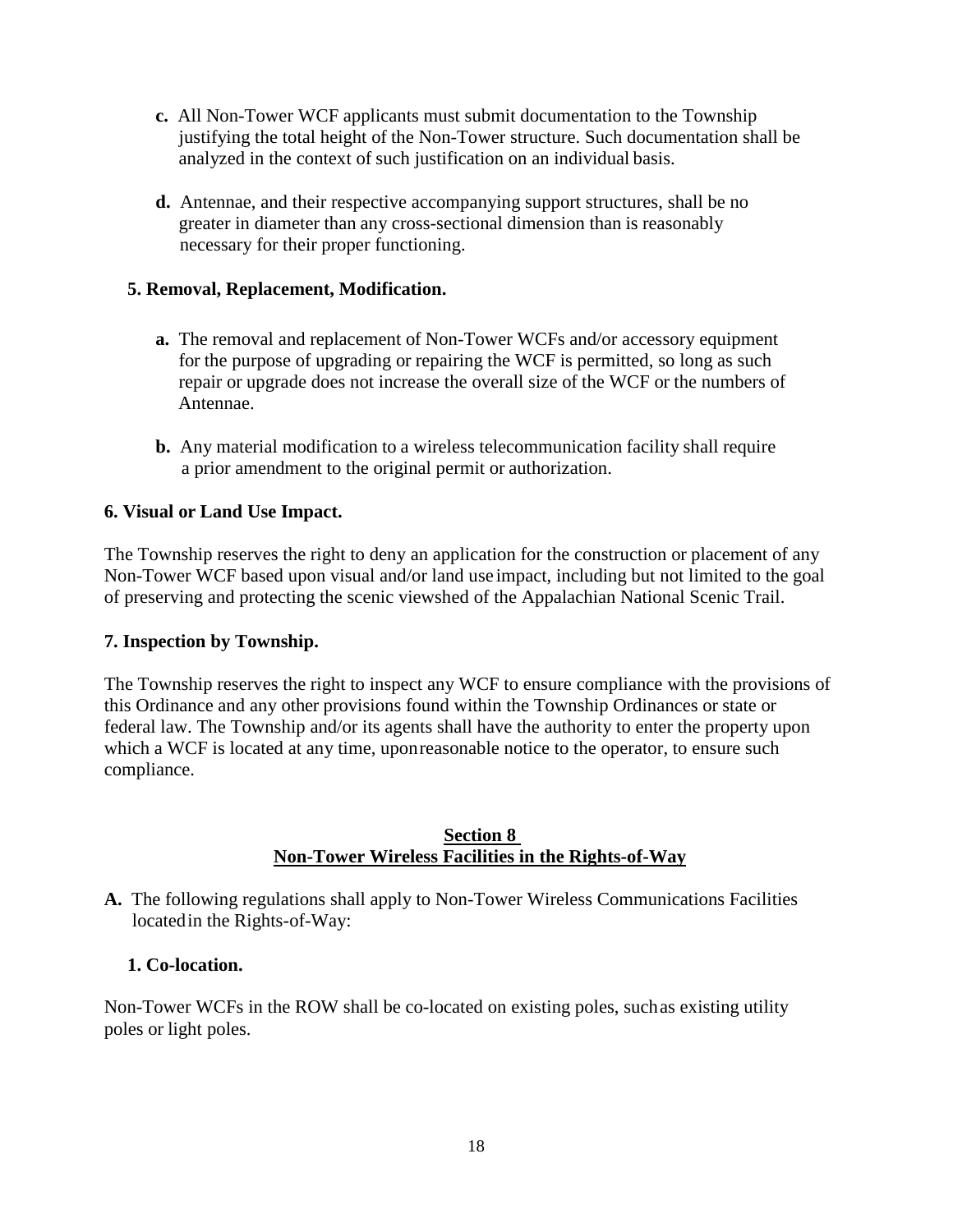## **2. Design Requirements.**

- **a.** WCF installations located above the surface grade in the public ROW including, but not limited to, those on streetlights and joint utility poles, shall consist of equipment components that are no more than six (6) feet in height and that are compatible in scale and proportion to the structures upon which they are mounted. All equipment shall be the smallest and least visibly intrusive equipment feasible.
- **b.** Antennae and all support equipment shall be treated to match the supporting structure. WCFs and accompanying equipment shall be painted, or otherwise coated, to be visually compatible with the support structure upon which they are mounted.

## **3. Compensation for ROW Use.**

**Every Non-Tower WCF in the ROW is subject to the Township's right to fix annually a fair and reasonable compensation to be paid for use and occupancy of the ROW.** Such compensation for ROW use shall be directly related to the Township's actual ROW management costs including, but not limited to, the costs of the administration and performance of all reviewing, inspecting, permitting, supervising and other ROW management activities by the Township. The owner of each Non-Tower WCF shall pay an annual fee to the Township to compensate the Township for its costs incurred in connection with the activities described above. The Annual ROW management fee for Non-Tower WCFs shall be determined by the Township and authorized by resolution of the Township Board of Supervisors and shall be based on the Township's actual ROW management costs as applied to such Non-Tower WCF.

## **4. Time, Place and Manner.**

The Township shall determine the time, place and manner of construction, maintenance, repair and/or removal of all Non-Tower WCFs in the ROW based on public safety, traffic management, physical burden on the ROW, and related considerations. For public utilities, the time, place and manner requirements shall be consistent with the police powers of the Township and the requirements of the Public Utility Code.

## **5. Equipment Location.**

Non-Tower WCFs and accessory equipment shall be located so as not to cause any physical or visual obstruction to pedestrian or vehicular traffic, or to otherwise create safety hazards to pedestrians and/or motorists or to otherwise inconvenience public use of the ROW as determined by the Township. In addition:

- **a.** In no case shall ground-mounted equipment, walls, or landscaping be located within eighteen (18) inches of the face of the curb or, in an area in which there are no curbs, within three (3) feet of the edge of the cartway;
- **b.** Ground-mounted equipment that cannot be undergrounded shall be screened, to the fullest extent possible, through the use of landscaping or other decorative features to the satisfaction of the Township.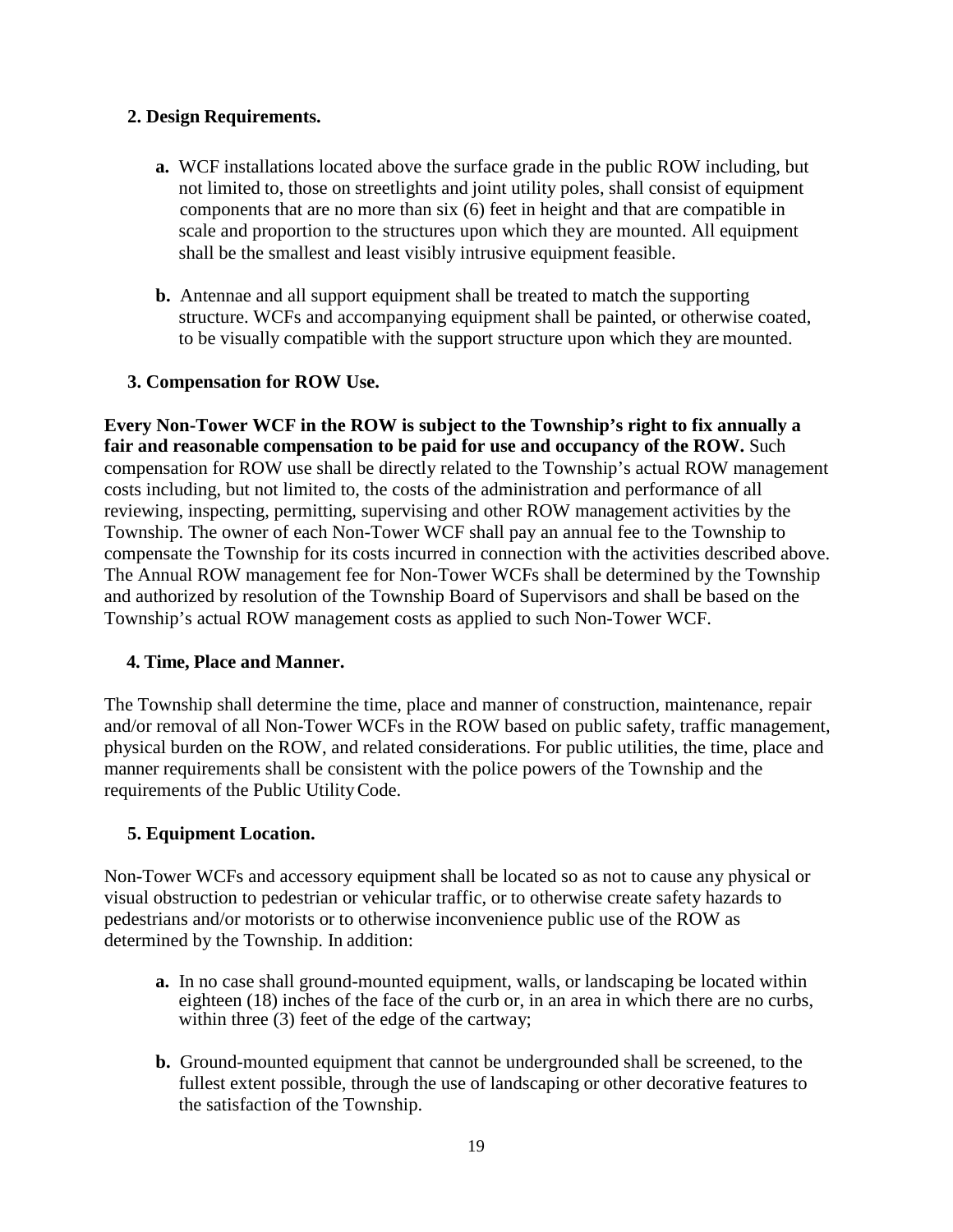- **c.** Required electrical meter cabinets shall the screened to blend in with the surrounding area to the satisfaction of the Township.
- **d.** Any graffiti on the tower or on any accessory equipment shall be removed at the sole expense of the owner within ten (10) business days of notice of the existence of the graffiti.
- **e.** Any underground vaults related to Non-Tower WCFs shall be reviewed and approved by the Township.

### **6. Relocation or Removal of Facilities.**

Within sixty (60) days following written notice from the Township, or such longer period as the Township determines is reasonably necessary or such shorter period in the case of an emergency, an owner of a WCF in the ROW shall, at its own expense, temporarily or permanently remove, relocate, change or alter the position of any WCF when the Township, consistent with its police powers and applicable Public Utility Commission regulations, shall have determined that such removal, relocation, change or alteration is reasonably necessary under the following circumstances:

- **a.** The construction, repair, maintenance or installation of any Township or other public improvement in the Right-of-Way;
- **b.** The operations of the Township or other governmental entity in the Right-of-Way;
- **c.** Vacation of a street or road or the release of a utility easement; or,
- **d.** An Emergency as determined by the Township.

## **7. Visual or Land Use Impact.**

The Township retains the right to deny an application for the construction or placement of a Non-Tower WCF based upon visual and/or land use impact, including but not limited to the goal of preserving and protecting the scenic viewshed of the Appalachian National Scenic Trail.

### **Section 9 Violations Applicable to All Wireless Facilities**

#### **A. Penalties.**

Any Person violating any provision of this Ordinance shall be subject, upon finding by a magisterial judge, to a penalty not exceeding Five Hundred Dollars (\$500), for each and every offense, together with attorneys' fees and costs. A separate and distinct violation shall be deemed to be committed each day on which a violation occurs or continues to occur. In addition to an action to enforce any penalty imposed by this Ordinance and any other remedy at law or in equity, the Township may apply to a Federal Court for an injunction or other appropriate relief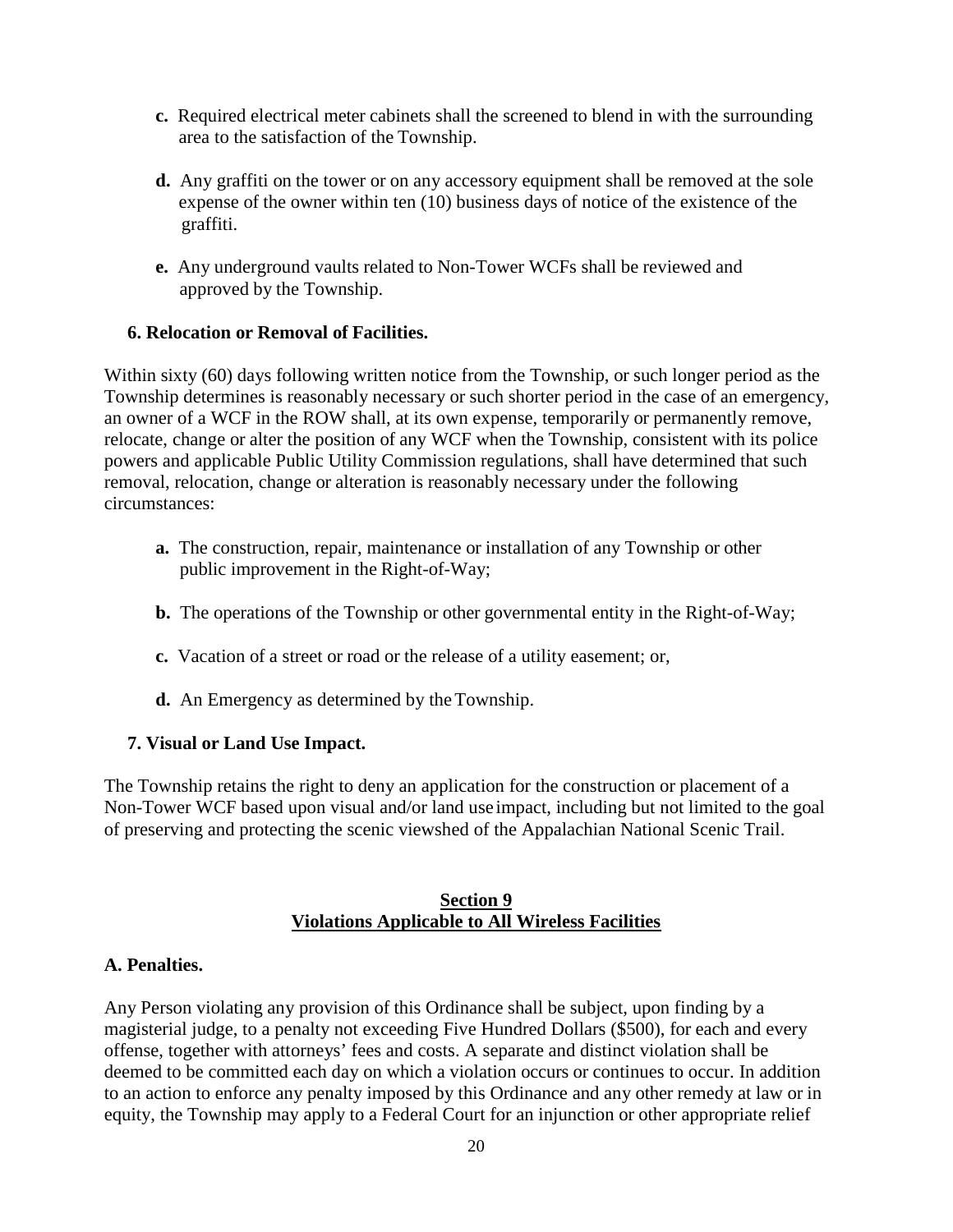at law or in equity to enforce compliance with or restrain violation of any provision of this Ordinance.

## **B. Determination of Violation***.*

In the event a determination is made that a Person has violated any provision of this Ordinance, such Person shall be provided written notice of the determination and the reasons therefore. Except in the case of an emergency, the Person shall have thirty (30) days to cure the violation. If the nature of the violation is such that it cannot be fully cured within such time period, the Township may, in its reasonable judgment, extend the time period to cure, provided the Person has commenced to cure and is diligently pursuing its efforts to cure. If the violation has not been cured within the time allowed, the Township may take any and all actions authorized by this Ordinance and/or federal and/or Pennsylvania law and regulations.

# **Section 10 Severability**

The provisions of this Ordinance are severable, and if any provision of this Ordinance or the application thereof is held invalid, the invalidity shall not affect other provisions or applications of this Ordinance.

# **Section 11 Penalties**

Any person who shall violate or permit the violation of this Ordinance shall, upon being found liable therefor in a civil proceeding commenced by this Township, pay a civil penalty of not less than Two Hundred Dollars (\$200) and not more than One Thousand Dollars (\$1000) plus all court costs, including reasonable attorney fees, incurred by this Township. Each day that a violation shall continue past the period stated in Section 9 of this Ordinance shall be deemed and shall be taken to be a separate offense and shall be subject to an additional civil penalty.

## **Section 12 Inconsistent Ordinances Repealed**

All other Ordinances or parts of Ordinances in conflict herewith are hereby repealed.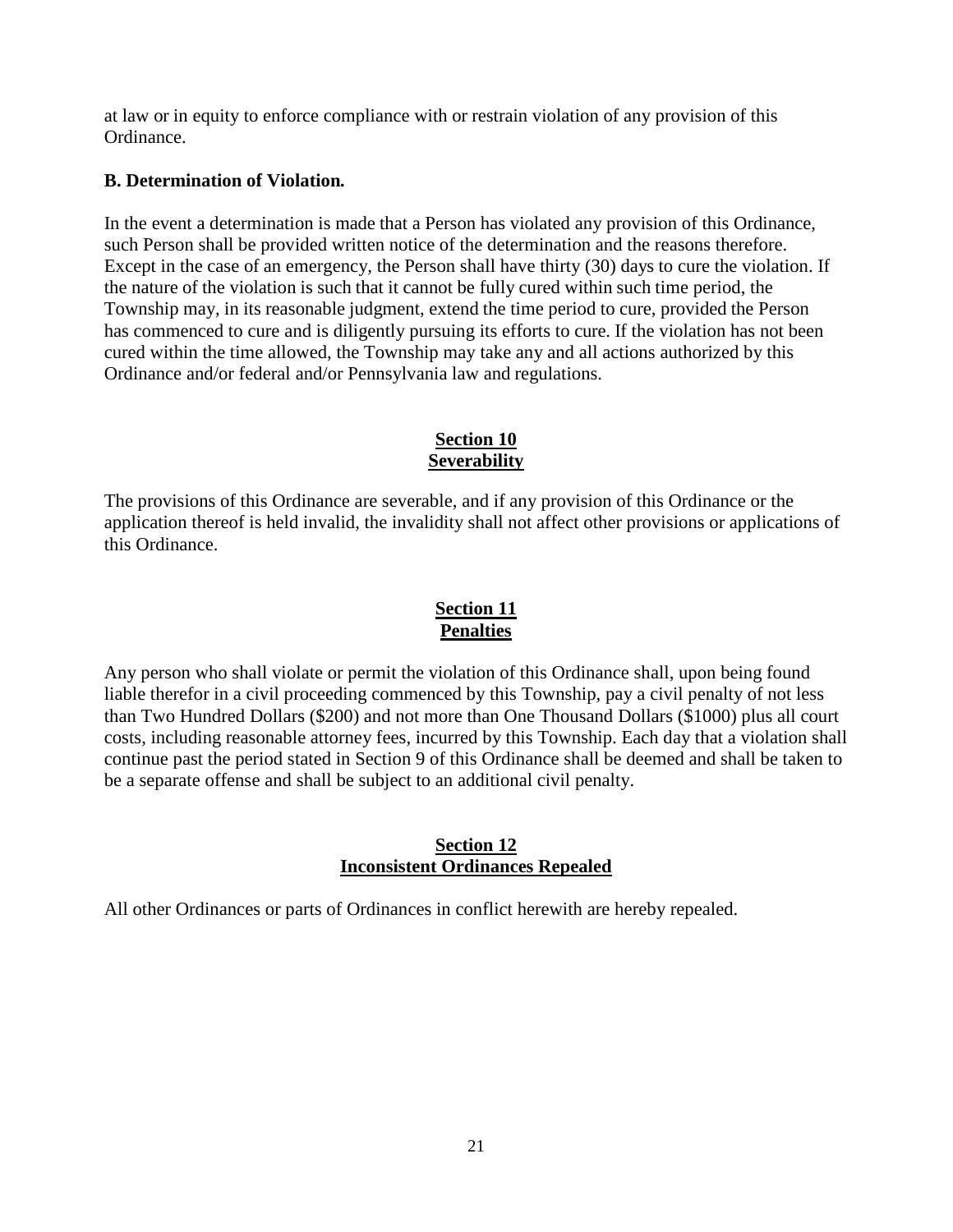DULY ENACTED AND ORDAINED by the Board of Supervisors of Cooke Township, Cumberland County, Pennsylvania, this \_\_\_\_\_\_\_\_\_\_\_\_\_\_ day of \_\_\_\_\_\_\_\_\_\_\_\_, 2018.

> TOWNSHIP OF COOKE CUMBERLAND COUNTY, PENNSYLVANIA

#### $\frac{1}{2}$  ,  $\frac{1}{2}$  ,  $\frac{1}{2}$  ,  $\frac{1}{2}$  ,  $\frac{1}{2}$  ,  $\frac{1}{2}$  ,  $\frac{1}{2}$  ,  $\frac{1}{2}$  ,  $\frac{1}{2}$  ,  $\frac{1}{2}$  ,  $\frac{1}{2}$  ,  $\frac{1}{2}$  ,  $\frac{1}{2}$  ,  $\frac{1}{2}$  ,  $\frac{1}{2}$  ,  $\frac{1}{2}$  ,  $\frac{1}{2}$  ,  $\frac{1}{2}$  ,  $\frac{1$ **PATRICIA A. SANGIALOSI**, CHAIRMAN

#### $\frac{1}{2}$  ,  $\frac{1}{2}$  ,  $\frac{1}{2}$  ,  $\frac{1}{2}$  ,  $\frac{1}{2}$  ,  $\frac{1}{2}$  ,  $\frac{1}{2}$  ,  $\frac{1}{2}$  ,  $\frac{1}{2}$  ,  $\frac{1}{2}$  ,  $\frac{1}{2}$  ,  $\frac{1}{2}$  ,  $\frac{1}{2}$  ,  $\frac{1}{2}$  ,  $\frac{1}{2}$  ,  $\frac{1}{2}$  ,  $\frac{1}{2}$  ,  $\frac{1}{2}$  ,  $\frac{1$  **EDWARD H. STRAYER**, VICE CHAIRMAN

 $\frac{1}{2}$  ,  $\frac{1}{2}$  ,  $\frac{1}{2}$  ,  $\frac{1}{2}$  ,  $\frac{1}{2}$  ,  $\frac{1}{2}$  ,  $\frac{1}{2}$  ,  $\frac{1}{2}$  ,  $\frac{1}{2}$  ,  $\frac{1}{2}$  ,  $\frac{1}{2}$  ,  $\frac{1}{2}$  ,  $\frac{1}{2}$  ,  $\frac{1}{2}$  ,  $\frac{1}{2}$  ,  $\frac{1}{2}$  ,  $\frac{1}{2}$  ,  $\frac{1}{2}$  ,  $\frac{1$ **DIANE M. BATT**, SUPERVISOR

ATTEST:

JANET FRANTZ, SECRETARY

\_\_\_\_\_\_\_\_\_\_\_\_\_\_\_\_\_\_\_\_\_\_\_\_\_\_\_\_\_\_\_\_\_